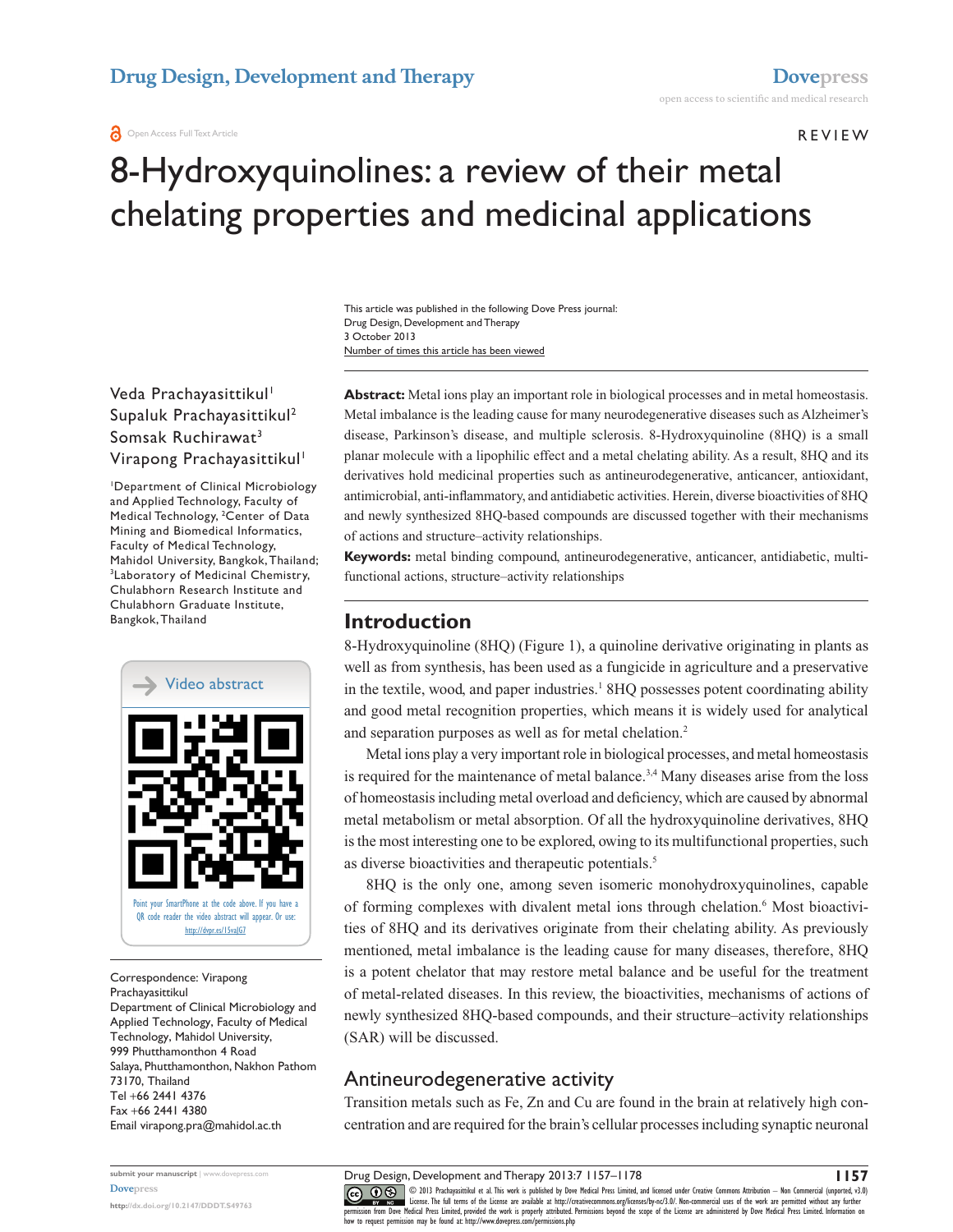

**Figure 1** Structure of 8-hydroxyquinoline.

activity and metalloenzyme function; for instance, Cu/Zn superoxide dismutase (SOD), cytochrome C oxidase, etc.<sup>3</sup>

Metal homeostasis dysregulation is generally accepted as a key predisposing factor in many neurodegenerative diseases such as Alzheimer's disease (AD), Parkinson's disease, multiple sclerosis and others.4,7 Increasing levels of redox-reactive metal ions, such as Cu and Fe, in specific brain regions can generate reactive oxygen species (ROS) that cause lipid peroxidation and toxic reactive aldehyde products. These finally lead to damage of cellular components.<sup>7</sup> The proteasome is a cellular system that degrades unwanted or abnormal proteins.<sup>4</sup> It is worth noting that metal ions can interact with proteins in the brain and induce their conformational change, leading to protein misfolding and rendering them resistant to proteasomes. Moreover, metal–protein interaction facilitates aggregation and accumulation of misfolded proteins in regions of the brain,<sup>8</sup> leading to neurotoxicity, neuronal dysfunction, and neuronal cell death.7,9 It has been suggested that dysregulation of metal homeostasis and metal ion–protein interactions are involved in the pathogenesis of neurodegenerative diseases.10–12 Therefore, metal chelation therapy has been proposed to be a promising approach in restoring metal balance and reducing neurotoxicity caused by metal–protein interaction.<sup>13</sup>

An ideal metal chelator for neurodegenerative treatment had been suggested to be a low molecular weight (MW) and lipophilic (uncharged) compound capable of crossing

the blood–brain barrier to reach target sites in the brain.<sup>3</sup> In addition, the selectivity of compounds in chelating certain metal ions but not affecting metalloenzymes would also be required for cellular functions.<sup>3</sup> It is necessary that the compound would be able to chelate metal ions in accumulated proteins<sup>3</sup> in order to reverse proteasome resistance, thereby allowing misfolded proteins to be degraded.14 Moreover, the drug itself is required to have minimal toxicity and side effects.3 However, merely controlling misfolded protein levels may not be sufficient to reverse the neurodegenerative progression in the brain.<sup>14</sup> Therefore, a new therapeutic strategy for preventing metal–protein interaction has been recently proposed.14

A series of 8HQ derivatives, such as 5-chloro-7-iod o-8-hydroxyquinoline, or clioquinol (CQ), 5-((4-(prop-2-ynyl)piperazin-1-yl)methyl)quinolin-8-ol (HLA-20), 5-((methyl(prop-2-ynyl)amino)methyl)quinolin-8-ol (M30), and 5-((4-(2-hydroxyethyl)piperazin-1-yl)methyl)quinolin-8-ol (VK-28) (Figure 2), have been reported to exert potent antineurodegenerative effects.15 Among these, CQ has reached pilot Phase II of clinical trials in AD patients.16–20

CQ was originally used as an antimicrobial for amoebic dysentery (traveler's diarrhea); however, after its neurotoxicity was reported among the Japanese in the late 1960s, this drug was withdrawn from oral usage.<sup>21</sup> The proposed mechanism of toxicity is that CQ decreases vitamin B12 bioavailability, which results in neurological symptoms.<sup>22</sup> However, the neurotoxicity can be reversed by vitamin supplementation and dosage control.<sup>20</sup>

CQ is a potent chelator containing two electron donor sites located at the quinoline ring nitrogen atom and phenolate oxygen atom, which give rise to its chelating ability (Figure 3A). Moreover, halogen groups are known to increase its lipophilicity to allow its absorption to target sites in the brain.<sup>9</sup> CQ selectively chelates Cu and Zn ions,<sup>9,23</sup> which play



**Figure 2** 8-Hydroxyquinoline derivatives with potent antineurodegenerative activity.

**Abbreviations:** HLA-20, 5-((4-(prop-2-ynyl)piperazin-1-yl)methyl)quinolin-8-ol; M30, 5-((methyl(prop-2-ynyl)amino)methyl)quinolin-8-ol; VK-28, 5-((4-(2-hydroxyethyl) piperazin-1-yl)methyl)quinolin-8-ol.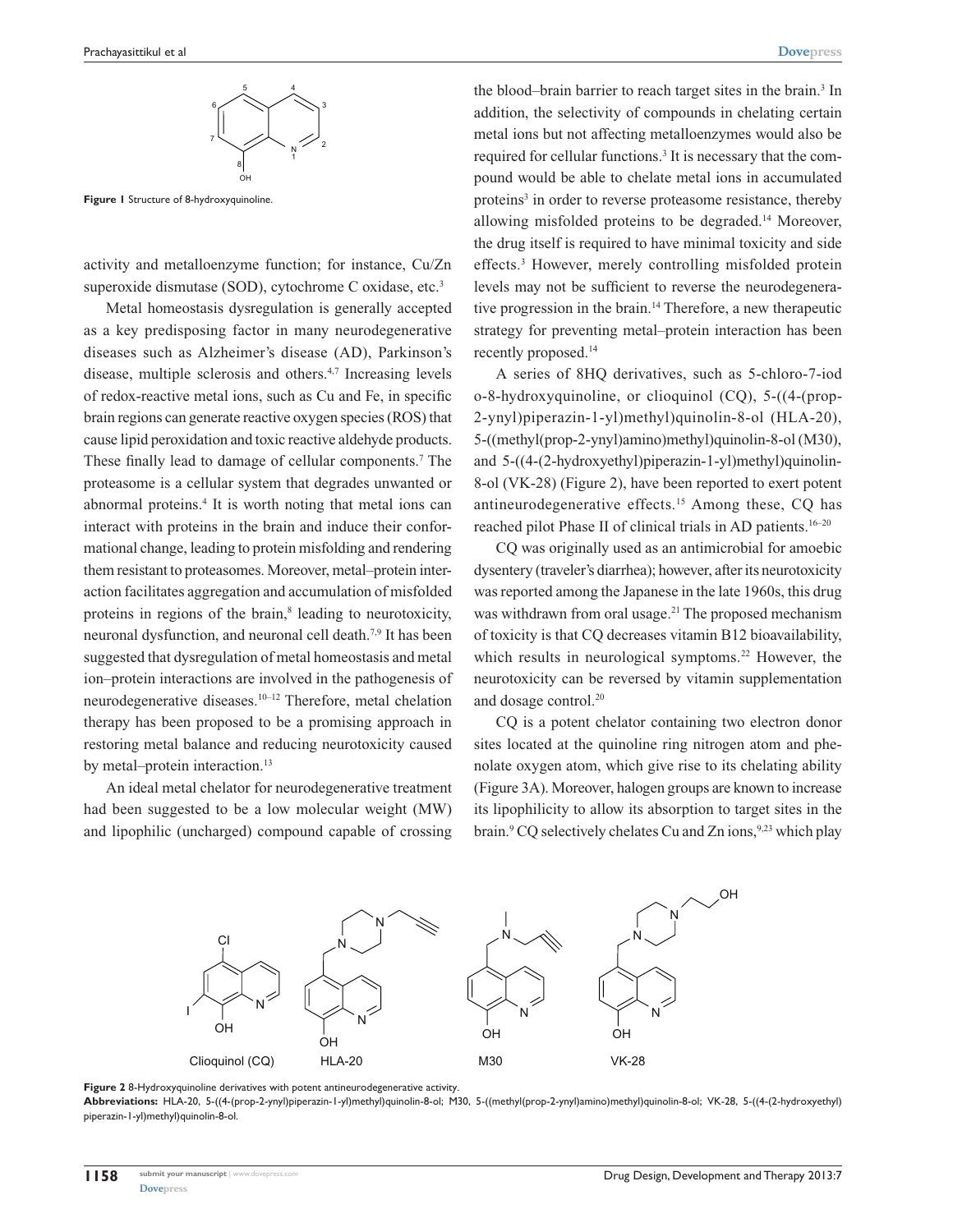8-Hydroxyquinolines chelating properties and medicinal applications

a vital role in misfolded protein production, aggregation, and accumulation that ultimately leads to neurotoxicity in AD.<sup>9,24</sup> However, the selectivity of the compound can minimize the chance of developing a depletion in systemic metal ions.<sup>9</sup>

Recently, a dual mechanism of CQ action based on metal– protein interaction has been proposed.14 Firstly, as Cu and Zn chelators, CQ can inhibit misfolded protein production and aggregation. Moreover, the chelation of accumulated Zn in misfolded proteins can reverse proteasome resistance and promote misfolded protein degradation.<sup>14</sup> However, the affinity of the compound to chelate Zn is not enough to alter Zn metalloenzymes.<sup>14</sup> Secondly, CQ can function as a metal chaperone in transporting metal ions into cells and promoting redistribution of ions that consequently activate cell signaling involved in neuroprotective cascades.<sup>25</sup> Thus, the activity of CQ can be attributed to two aspects: the prevention of neurotoxicity initiated by metal–protein interaction and the redistribution of metal ions into cells to promote protective functions.14 It has been reported that CQ is a potent antineurodegenerative agent that can improve cognitive functions in AD patients;<sup>3</sup> however, this compound was not further developed owing to manufacturing difficulties. This was due to the presence of a small amount of the carcinogenic contaminant 5,7-diiodo-8-hydroxyquinoline (Figure 3B) that forms during large-scale chemical synthesis.14 Thus, PBT2, a second generation CQ, was developed to solve the problem of CQ and to improve its solubility and its ability to cross the blood–brain barrier.<sup>14</sup> It was observed that PBT2 could selectively chelate Cu and Zn and form neutral soluble complexes capable of passing through cellular membranes. Due to its moderate affinity to metal ions, after entering cells it can release metal ions from the complex. This leads to bioavailable delivery of Cu and Zn into cells.26–28 So far, PBT2 has shown improvement of cognitive function as noted for CQ in Phase IIa of clinical trials in AD patients.29,30 Results supported by in vitro and in vivo studies suggested that antineurodegenerative efficacies of both CQ and PBT2 are based on their chelating ability and metal ion



**Figure 3** Clioquinol and its electron donor sites (**A**) and 5,7-diiodo-8 hydroxyquinoline (**B**).

delivery into cells.26–28 Moreover, metal binding affinity of both compounds is high enough to inhibit misfolded protein production and aggregation but not high enough to alter the actions of metalloenzymes.27,31

The Fe ion is considered to be another redox-reactive metal ion that causes oxidative stress via the Fenton reaction. It is found to be elevated in many neurodegenerative diseases, such as AD,<sup>3</sup> Parkinson's disease,<sup>32</sup> and amyotrophic lateral sclerosis.<sup>33</sup> In view of its multifunctional roles, 8HQ-based compounds have been utilized in the treatment and improvement of neurodegenerative patients. For example, M30 and HLA-20 (Figure 4) are novel multifunctional 8HQ-based drugs synthesized by combining an Fe chelating compound possessing an antioxidant activity (VK-28) with the Parkinson's drug (Ladostigil) containing the N-propagylamine moiety (Figure 5), which affords the neuroprotective property.34

As outlined in Figure 6, VK-28 can chelate excessive Fe ions in the brain, thereby preventing the Fenton reaction that produces reactive hydroxyl radicals (OH). It is capable of directly scavenging OH, which gives rise to antioxidant effects.35,36 Ladostigil contains the propargylamine moiety that accounts for its inhibition of the monoamine oxidase enzyme.34 This enzyme is involved in dopamine oxidation, which generates hydrogen peroxide  $(H_2O_2)$  that initiates the Fenton reaction in the presence of  $Fe<sup>2+</sup>$ , leading to oxidative stress in neurons.<sup>32</sup> Compounds M30 and HLA-20 have moderate chelating affinity toward Fe, Cu, and, Zn, with the order  $Fe^{3+} > Cu^{2+} > Zn^{2+}$ , and they strongly inhibit mitochondrial membrane peroxidation in vitro with a half maximal inhibitory concentration  $(IC_{50})$  in the micromolar range.15,37 In vitro studies indicated that M30 upregulates expression of  $Fe/O<sub>2</sub>$  regulated hypoxia inducible factor, which is a hypoxia mimetic regulator, resulting in neuronal prosurvival and cytoprotective effects.38–40 In addition, M30 has been reported to exhibit neurorescue and neuroprotective activities in animal models.<sup>41</sup>

Therefore, both HLA-20 and M30 are novel multifunctional drugs that exhibit promising antioxidant and neuroprotective effects as well as antidepressant activity. These bioactivities arise from the ability of the compounds to elevate levels of dopamine, serotonin, and norepinephrine in the brain through the inhibition of the monoamine oxidase enzyme.<sup>42</sup>

### Anticancer activity

It has been well recognized that redox-active metal ions do not only play important roles in normal cells but are also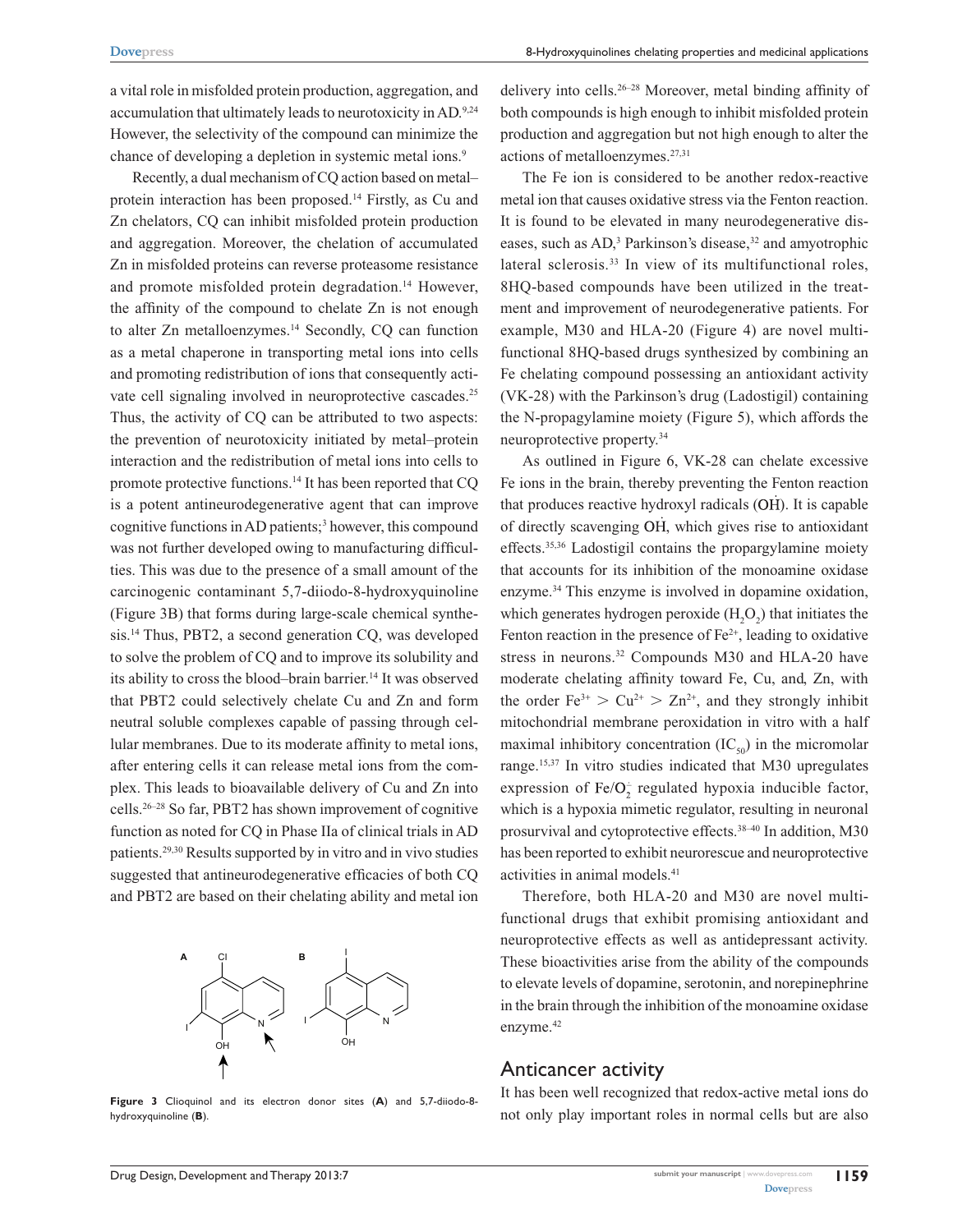

**Figure 4** M30 and HLA-20 are hybrids of Ladostigil and VK-28.

**Abbreviations:** HLA-20, 5-((4-(prop-2-ynyl)piperazin-1-yl)methyl)quinolin-8-ol; M30, 5-((methyl(prop-2-ynyl)amino)methyl)quinolin-8-ol; VK-28, 5-((4-(2-hydroxyethyl) piperazin-1-yl)methyl)quinolin-8-ol.

essential in cancer cells. Some transition metal ions, such as Fe and Cu are considered as cancer risk factors.<sup>43-50</sup>

In normal cells, Fe serves as a prosthetic group in many enzymes that are required for physiological processes, such as oxidase, catalase, and ribonucleotide reductase. In contrast, it generates ROS, leading to lipid peroxidation and damage to cellular components, such as lipids, proteins, and DNA.<sup>51,52</sup> Thus, Fe plays essential roles in cancer via the generation of ROS as well as serving as a nutrient for the growth of cancer cells.<sup>43</sup>

Most Fe that exists in the human body is in the proteinbound form that cannot promote lipid peroxidation or ROS formation.51 In addition, free Fe per se is a poor catalyst for reactive oxygen metabolites, but Fe toxicity arises when it binds to a low-MW chelator. Therefore, the formed Fe-chelator complex causes the dissociation of  $H_2O_2$  into OH.<sup>53</sup> The chelating ability of 8HQ has been proposed to account for its observed cytotoxic activity as afforded by the Fe-8HQ complex.54

The formed Fe-8HQ lipophilic complex is capable of entering and being distributed within cells,<sup>55</sup> causing massive





**Figure 5** Propargylamine moiety.

breakage of DNA strands. In order to repair damaged DNA, large quantities of adenosine triphosphate are required, which consequently leads to cellular adenosine triphosphate depletion and finally cell death.<sup>56</sup> As such, possible mechanisms of DNA damage were proposed. The Fe-8HQ complex may be formed at specific sites that break the phosphodiester backbone of DNA, acting as chemical nucleases, causing oxidative degradation at the deoxyribose moiety.57 In other words, the Fe-8HQ complex acts as a cytostatic drug.<sup>58</sup> Another possible mechanism is that the Fe-chelator complex induces membrane damage, that leads to loss of calcium homeostasis, which triggers endonuclease to cleave DNA in an apoptotic-like manner.<sup>54</sup> Results from SAR studies demonstrated that 8HQ is a crucial scaffold for anticancer activity.59 This relationship is derived from the ability of the compound to form chelate complexes with metal ions, incorporated with essential enzymes for DNA synthesis, $60$ possibly, ribonucleotide reductase.<sup>61</sup> Moreover, bis-type structure of 8HQ is required for potent anticancer activity.<sup>62</sup> In fact,  $S_1$  [bis-N-(8HQ-5-ylmethyl)benzylamine] has been reported to form Fe complexes with higher affinity to exert higher antiproliferative effects as compared to o-trensox (ie, the reference drug). However, o-trensox is a very high affinity Fe chelator in hepatocyte cultures.<sup>60</sup> The results indicated that  $S<sub>1</sub>$  is a promising starting point for anticancer drug development.<sup>60</sup> In addition, metal complexes of mixed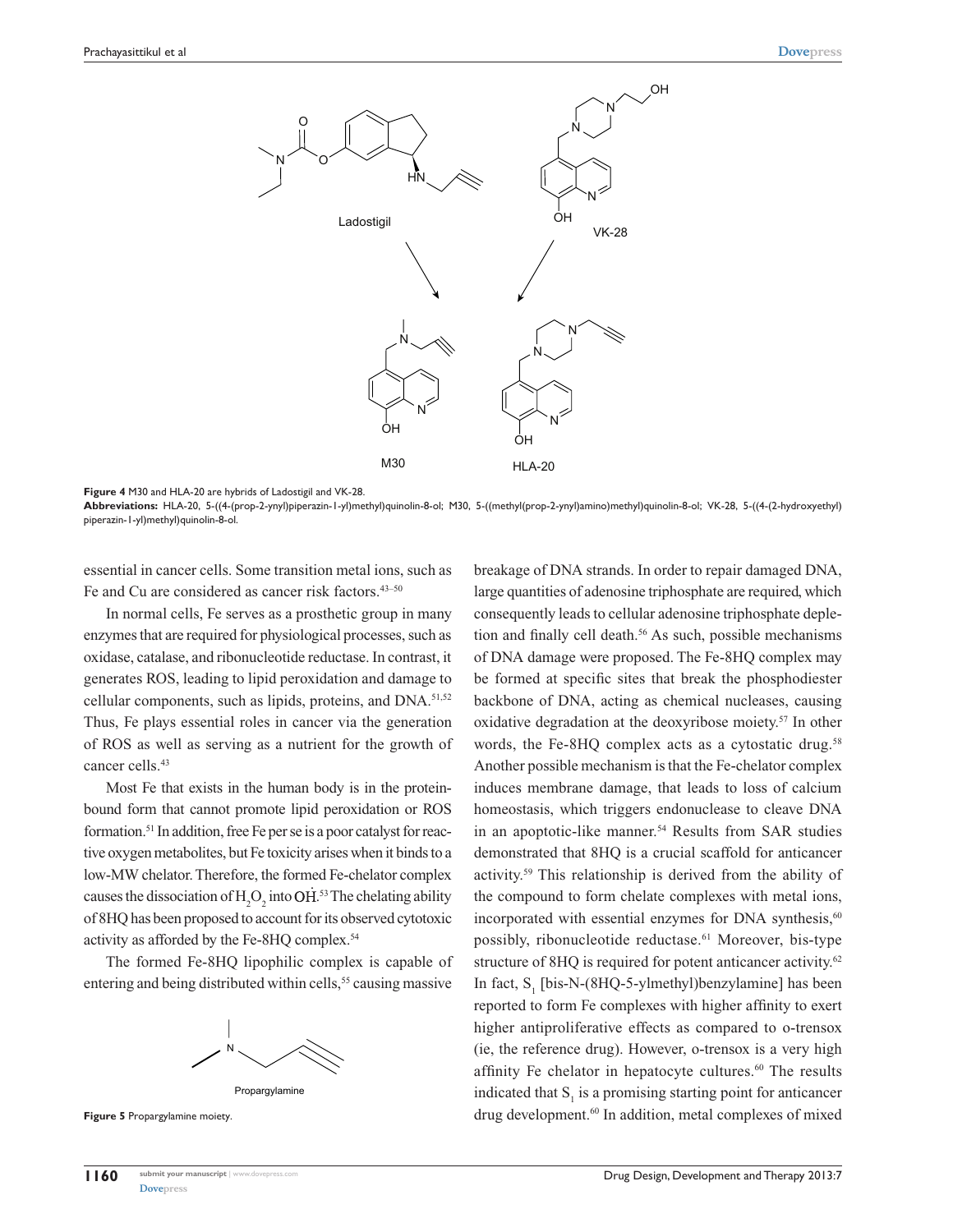

**Figure 6** Metabolism of dopamine and actions of 8-hydroxyquinoline derivatives.

**Abbreviations:** HLA-20, 5-((4-(prop-2-ynyl)piperazin-1-yl)methyl)quinolin-8-ol; M30, 5-((methyl(prop-2-ynyl)amino)methyl)quinolin-8-ol; VK-28, 5-((4-(2-hydroxyethyl) piperazin-1-yl)methyl)quinolin-8-ol; MAO, monoamine oxidase enzyme; OH, reactive hydroxyl radical.

ligands of 8HQ-uracils (Figure 7) have been reported to provide significant cytotoxicity against human cancer cells (ie, HepG2, A549, HuCCA-1, and MOLT-3).63

Recently, great interest in metal complex compounds has extensively increased due to their wide range of applications.64 The interaction of metal complexes with DNA has been studied for biotechnology and medical applications including their use as anticancer drugs.<sup>65</sup> The metal complex binds reversibly to DNA via noncovalent interactions, such as electrostatic binding, groove binding, and intercalative binding.66,67 Intercalation between metal complexes and DNA bases is considered to be the most important binding mode giving rise to antitumor activity.68 This causes DNA conformational changes, which finally leads to DNA strand stress and breakage.<sup>69</sup>

The intercalating ability of metal complex compounds are dependent on the planarity of the ligands, the coordination geometry, types of ligand donor atoms, and metal ions.<sup>70</sup> Sulfonamide-substituted 8HQ metal complexes have been reported to exhibit higher DNA binding affinity than that of free ligands.<sup>69</sup> The highest binding efficiency among metal complexes that are formed using the same ligands was found to be that of Cu complexes.<sup>69</sup> It was suggested that pharmacological activities of metal complexes are dependent on the nature of both the ligands and the metal ions.71 This notion was demonstrated for metal complexes synthesized from different types of metal ions using the same ligand; such metal complexes were found to exert different bioactivities.72,73

Cu ions are a risk factor predisposing to cancer, and they also serve as an essential cofactor for tumor angiogenesis, that is crucial for tumor growth and metastasis.44–47 High levels of Cu in tissue or serum has been found in many cancer patients including those with breast, prostate, colon, lung, and brain cancer.74–78 It was suggested that Cu could be used as one of the selective targets for cancer treatments.79

The anticancer effects of 8HQ derivatives, such as CQ, are related to Cu and Zn ions. As a Cu chelator, CQ exerts selective antiangiogenesis activity $80$  toward breast cancer $81$ , prostate cancer,<sup>79</sup> leukemia, and myeloma, $82$  with less effect on normal cells. In addition, the antitumor activity of CQ has been proposed to be tightly associated with proteasome inhibitory ability, $79$  which is elicited through ionophore actions.

Ionophore is a subset of metal-binding drugs that are capable of transferring multiple metal ions across biological membranes, either in or out of cells.<sup>83–85</sup> Two properties are required for metal-binding compounds to act as ionophore,



**Figure 7** Structure of 8-hydroxyquinoline-uracil metal complexes.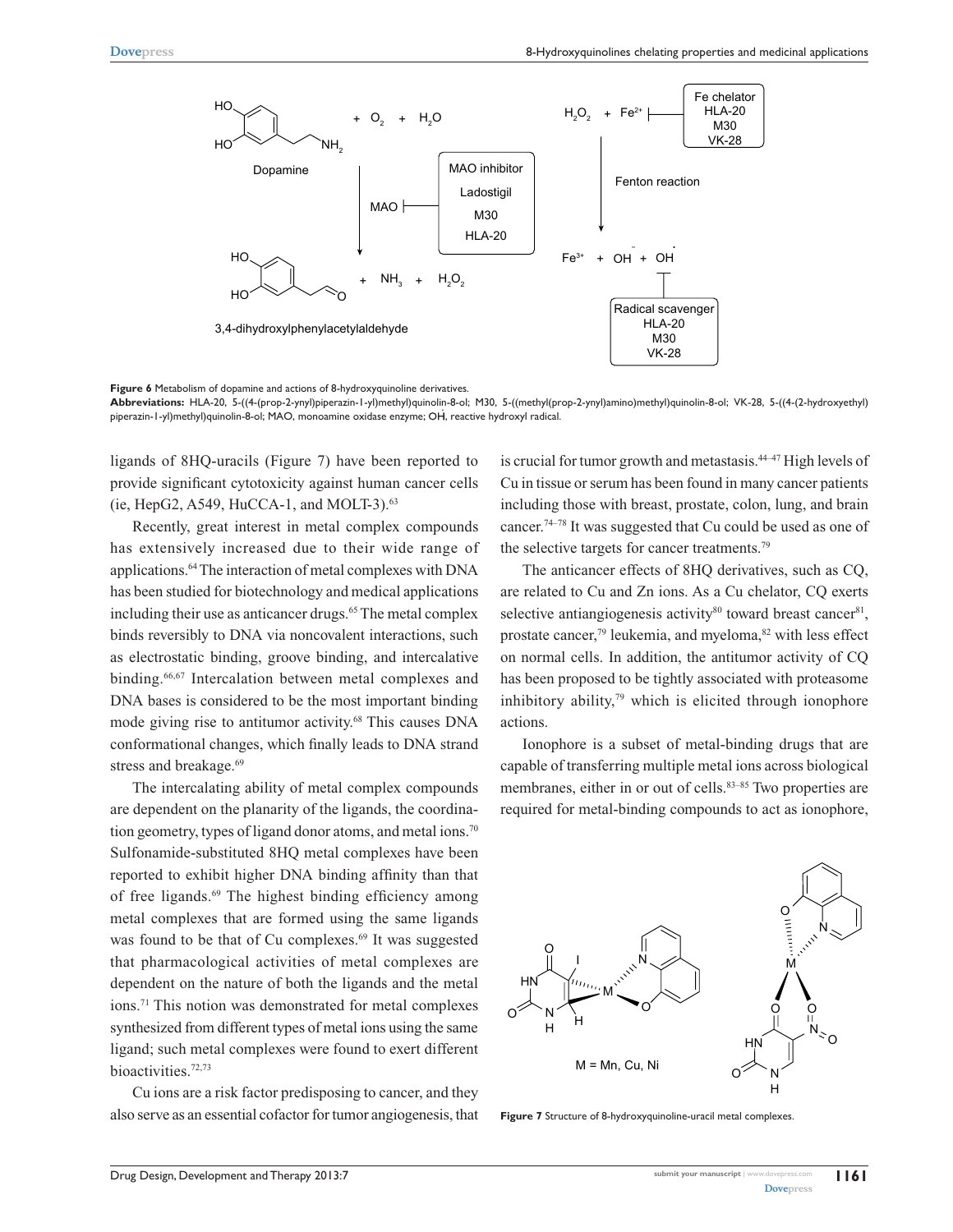which are described as follows. First, compounds should have low to moderate metal affinity, allowing them to bind metal ions in higher concentration areas and release them in lower concentration areas.<sup>80</sup> Second, a suitable logarithmic measure of acid dissociation constant value (pKa) is necessary for compounds to be protonated upon entering cell compartments, which induces the release of metal ions from the complex.<sup>80</sup> If the extracellular  $pH$  is higher than the  $pKa$ of the ionophore, the compound will form a complex with the metal ion. Once the metal complex passes into the cell, where the pH is lower than the pKa, the metal ions will be released.80 Both properties have been noted for CQ thereby allowing it to act as an ionophore with the capability to transport Cu and Zn ions into cells.<sup>25,26,86</sup>

As a Cu ionophore, CQ has been reported to be able to deliver metal ions into cells, where it exerts its activity.79 CQ has been found to interact with Cu ions in tumor cells to form active Cu complexes which target the proteasome.<sup>87</sup> Either Cu<sup>1+</sup> or Cu<sup>2+</sup> interact with electron donors, such as thiol and amino groups that are located outside the active site of proteasome88–90 thereby causing its conformational changes. These effects finally lead to proteasome inhibition<sup>79,87</sup> and apoptosis of tumor cells.87 Some organic Cu complexes including CQ-Cu complexes have been reported to exhibit potent proteasome inhibitory effects on tumor cells but not on normal cells.81,91 Moreover, in vivo study of the effect on prostate cancer cells and xenografts by CQ was reported.79 The results showed that CQ alone can form an active metal complex with Cu of tumor cells, leading to androgen receptor repression, angiogenesis reduction, and apoptosis induction. Particularly, androgen receptor overexpression was found in all stages of prostate cancer,  $92,93$  indicating that CQ may serve as an excellent antiandrogen receptor agent for prostate cancer treatment and prevention.79

Besides acting as the Cu ionophore, CQ also provides anticancer activity as the Zn ionophore.<sup>84</sup> The CQ-Zn complex is a known proteasome inhibitor; however, its growth inhibitory effect is weaker than that exerted by the CQ-Cu complex. $84$  In addition, CQ relays Zn ions to lysosomes $85$ and inhibits nuclear factor kappa-light-chain-enhancer of activated B cells (NF- $\kappa$ B) activity<sup>84,94</sup> thereby leading to lysosomal disruption and cell apoptosis.<sup>84,95</sup>

The ionophore property of CQ was confirmed by adding metal ions, such as Cu and Zn, which can potentiate its cytotoxic activity instead of reversing the effects, as can be expected in the case of metal chelators.<sup>80</sup> This indicated that CQ can transport metal ions into cells and exhibits cytotoxic activity.80 Furthermore, the anticancer activity of 8HQ derivatives on human cancer cells indicated that the effect is enhanced by Cu ions, a redox-reactive metal ion, as it leads to an elevation of ROS. However, such effects were not observed for Zn ions, which are non-redox reactive metal ions.<sup>96</sup>

It has been further demonstrated that nitro containing 8HQ derivatives such as nitroxoline (8-hydroxy-5-nitroquinoline; NQ) (Figure 8) exerted more potent anticancer activity, with a  $IC_{50}$  of 5–10-fold less than that of CQ (halogenated 8HQ derivative), and may be less neurotoxic.<sup>96</sup> Unlike CQ, the antitumor effect of NQ is mainly exhibited via an increasing level of ROS in cells. The nitro moiety of NQ is a nitrogen radical source that initiates redox reactions, that consequently alters intracellular signaling thereby leading to antiangiogenesis and inhibition of tumor cell growth. These effects are enhanced by Cu but not Zn ions. This hypothesis was supported by studies that demonstrated that NQ acted as an antiangiogenic agent both in vitro and in vivo.<sup>84</sup>

It is notable that Cu ions enhanced the cytotoxic activity found in NQ.96 While Zn ions are known to enhance cytotoxic activity, the activity is found only in association with compounds containing an iodine moiety on the C-7 position of quinoline rings, such as  $CQ<sup>96</sup>$  However, the mechanism by which Zn enhances the cytotoxic activity has not been fully elucidated.96 The neurotoxicity of CQ has been reported to be involved with the Zn transporting activity.<sup>86,97</sup> CQ that contains iodine at the C-7 position is capable of acting as a Zn ionophore, while NQ does not.<sup>96</sup> Such an observation explains why NQ is less neurotoxic than CQ. Moreover, neurological diseases have not been reported in patients treated with NQ,<sup>98</sup> suggesting that NQ is a novel compound with less neurotoxicity and should be further developed as an anticancer drug.

Recently, glucoconjugates of 8HQ derivatives (Figure 9) were developed as anticancer prodrugs in order to improve the selectivity and to avoid chelation of systemic metal ions.<sup>99</sup> It was reported that glucose avidity, increased glycolysis rate, and overexpression of glucose transporters were found in cancer cells.100 The study indicated that glucoconjugates could enhance drug delivery owing to the presence of the glucose moiety in drug molecules. The molecular structures of conjugated glucose can mask the chelating properties of compounds until they reach their target sites. Moreover, the presence of glucose in the drug structure promotes a more selective action by exploiting glucose transporters, which were found to be overexpressed in cancer cells.<sup>99</sup> Therefore, glucoconjugated drugs are more selective to cancer cells and can cause less systemic side effects.99 After glucoconjugates are trapped in target cells, glucose moieties are hydrolyzed by specific *β*-glucosidases, which allows the compounds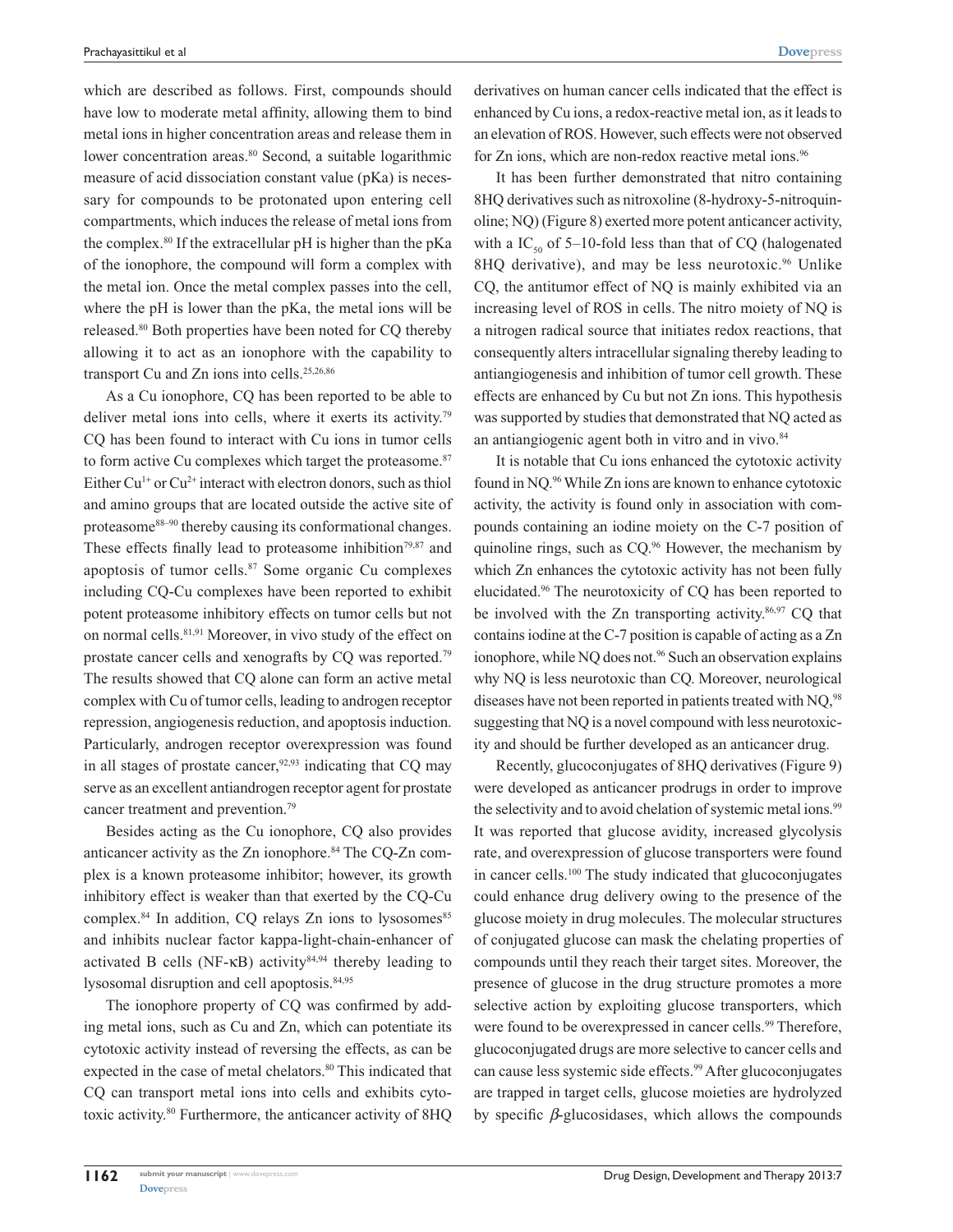

**Figure 8** Chemical structures of nitroxoline (NQ) and clioquinol (CQ).

to display chelation and exert antiproliferative effects.<sup>101</sup> It has been demonstrated that 8HQ-glucoconjugates are novel compounds with potential for further development as selective anticancer treatment.<sup>99</sup>

### Antimicrobial activity

Antimicrobial effects of 8HQ and its derivatives encompassing antibacterial, $102-104$  antimalarial, $105-107$  antiviral, $108$ antitubercular, $109$  and antidental plaque activities $110,111$  have been previously reported.

# Antibacterial activity

### Antitubercular activity

Nonreplicating *Mycobacterium tuberculosis* (TB) or latent TB is more tolerant to most antituberculosis drugs than the replicating type of TB and requires a more prolonged treatment.109 In fact, more than 200 8HQ-like compounds were identified to have an inhibitory effect against replicating TB.112 Results showed that 8HQ itself exerted the most potent activity among other compounds in its class.113 8HQ can kill both replicating and nonreplicating TB in vitro, with a more potent effect noted for the nonreplicating type.<sup>109</sup> Moreover, toxicity toward mammalian cells was not observed within the tested range of concentrations  $(0.1-10 \mu M)$ , suggesting its safety in humans.<sup>109</sup> Insight into its mechanism of action was not fully elucidated; however, the bidentate chelating property of 8HQ was probably not the primary mechanism. This



**Figure 9** Glucoconjugates of 8-hydroxyquinoline and clioquinol. **Abbreviations:** Glu8HQ, glucoconjugate of 8-hydroxyquinoline; GluCQ, glucoconjugate of clioquinol.

was supported by the finding that the minimum inhibitory concentration (MIC) value was not changed by the addition of metal ions such as Fe, Cu, Mn, Zn, or Ni.109 Therefore, it was suggested that 8HQ interacts with several molecular targets to evade TB resistance.<sup>109</sup>

Most of the clinically used antituberculosis drugs are known to be more active against replicating TB and are able to kill both types of TB. The more potent actions were exhibited against the nonreplicating type as was observed in 8HQ, which has not been reported in the literature.109 Thus, 8HQ could be a promising compound for the improvement of TB treatment.<sup>109</sup>

The antitubercular activity of CQ-metal complexes were also reported.113 In particular, a series of mixed ligand metal complexes using CQ and 1,10-phenanthroline as ligands to coordinate with transition metal ions were synthesized and tested for antitubercular and antifungal activities.<sup>113</sup> It was found that the Mn(II) complex was active against TB (MTCC200) with comparable MIC to the standard drug rifampicin with MIC values of 45 µg/mL and 40 µg/mL, respectively, $113$  whereas the Co(II) complex showed more potent activity with MIC 6.4-fold less than that of rifampicin.<sup>113</sup> This study showed that free ligands and metal complexes exerted higher antitubercular activity than that of metal salts.<sup>113</sup>

### Inhibitory effect on *Escherichia coli*

A previous study reported the antimicrobial effects of 8HQ and its derivatives including 2-hydroxyquinoline (2HQ), 4-hydroxyquinoline (4HQ), and 6-hydroxyquinoline (6HQ) as well as 2-methyl-8HQ against human intestinal bacteria (*Bifidobacterium longum*, *Clostridium difficile*, *Clostridium perfringens*, *E. coli, Lactobacillus acidophilus,* and *Lactobacillus casei).*103 The results from the paper disc agar diffusion method demonstrated that only 8HQ could exhibit anti-intestinal bacterial activity. Strong inhibition was also observed for *E. coli* and *C*. *difficile* at a concentration of 0.5 mg/disc and for *C. perfringens* at a concentration of 0.1 mg/disc. The SAR study indicated that different positions of the hydroxyl group but not the methyl group on the quinoline ring gave rise to growth inhibitory activity against intestinal bacteria. Particularly, compounds with an OH group at the C-8 position displayed effective *E. coli*, *C. difficile*, and *C. perfringens* inhibitions.<sup>103</sup> On the other hand, 2HQ, 4HQ, and 6HQ showed no growth inhibition against all of the tested intestinal bacteria.

### Inhibitory effect on *Staphylococcus aureus*

Aqueous formulation of 8HQ (0.5% 8HQ), or commercially available as AQ+, was reported to strongly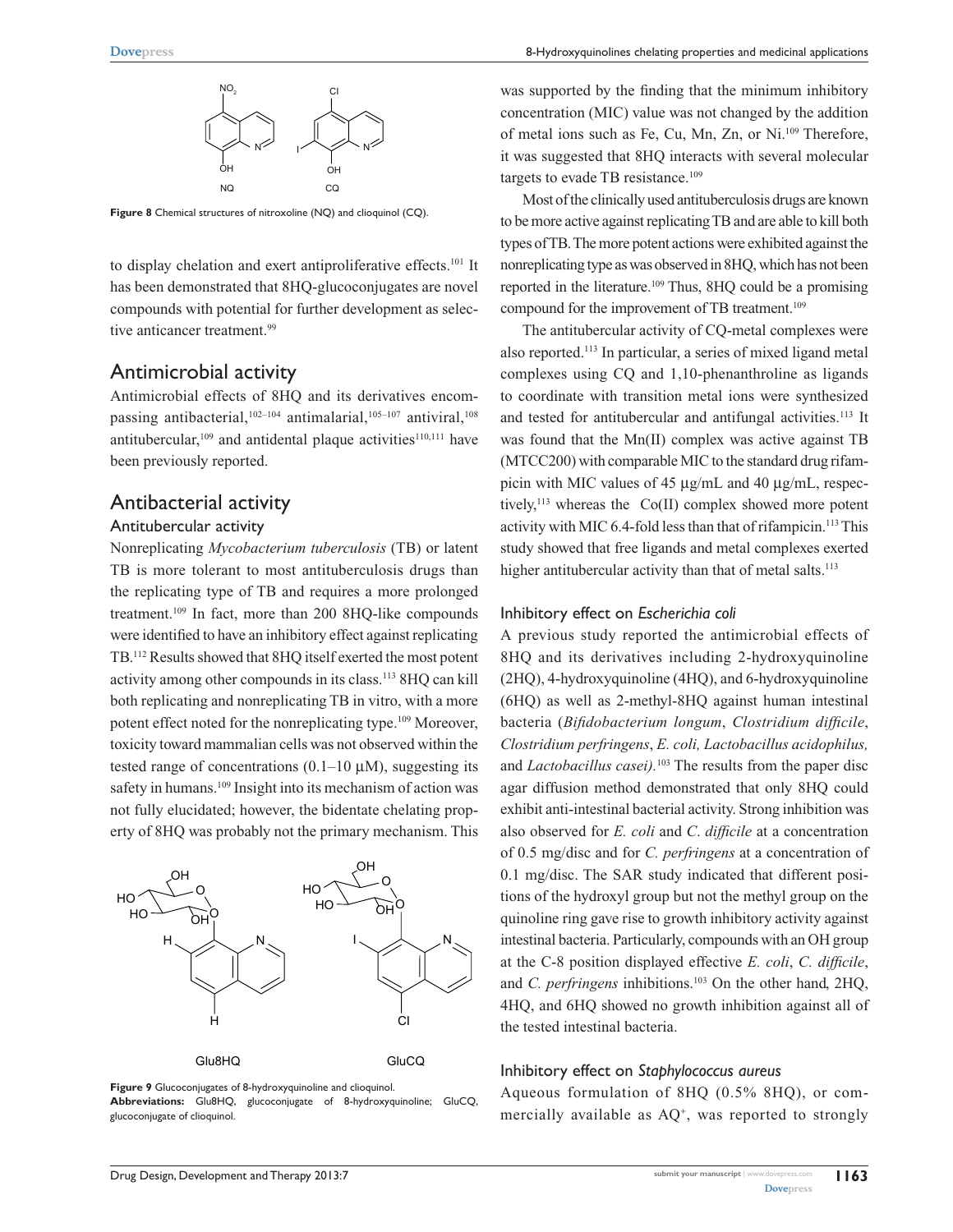inhibit the growth of *S. aureus* including methicillinresistant *S. aureus* (MRSA), methicillin-susceptible *S. aureus*, and vancomycin-intermediate *S. aureus* and displayed median MIC of 0.25%, which is equal to an active ingredient concentration of 12.5 µg/mL at optimum pH of 9.2.1 Lowering of the pH value caused a reduction in its efficacy: pH 7.5 yielded 4-fold reduction, and pH 5.5 resulted in 8-fold reduction.<sup>1</sup> Interestingly, MRSA and vancomycinintermediate *S. aureus* were equally susceptible to AQ<sup>+</sup> as was observed for methicillin-susceptible *S. aureus*. It was suggested that the susceptibility to  $AQ^+$  was not influenced by antibiotic resistance determinants of the microbe.<sup>1</sup> Data from electron microscopy indicated that AQ<sup>+</sup> actively disrupts bacterial cell walls thereby leading to cell lysis.<sup>1</sup> A timekilling study showed that AQ<sup>+</sup> killed 99.9% of all bacterial cells from tested isolates within 6 hours. The time-killing curve of AQ<sup>+</sup> was similar to that of gentamicin. Moreover, at higher concentration of AQ<sup>+</sup> , a more rapid killing effect was observed.<sup>1</sup> MRSA is carried in the anterior nares, and it should be noted that mupirocin-containing nasal ointment is currently being used to prevent transmission; however, antibiotic resistance had been reported to increase.<sup>113</sup> Owing to the lipophilicity of 8HQ and its potency against various *S. aureus* strains as well as its rapid killing nature, it has been suggested that this compound could be used as topical hand cleansing agent to prevent MRSA transmission.<sup>1</sup>

The efficacy of 8HQ in inhibiting *S. aureus* is dependent on its chelating ability and is enhanced in the presence of Cu. In addition, 8HQ derivatives were found to inhibit *S. aureus* strains.102 Quantitative structure-activity relationships (QSAR) study performed on 24 substituted 8HQ derivatives showed that ten three-dimensional descriptors such as molecular refraction (MR), partition coefficient (logP), total energy (E), standard Gibbs free energy (G), lowest unoccupied molecular orbital (LUMO), highest occupied molecular orbital (HOMO), total molecular energy (TotE), Wien index (WInd), Balaban index (BInd), and octanol-water ClogP were significant for the development of highly predictive  $(R^2 = 0.988)$  model.<sup>102</sup> Moreover, potent activity was found in ester derivatives rather than styryl derivatives.<sup>102</sup>

### Antidental plaque activity

Antidental plaque activity of 8HQ derivatives has been reported.110,111 Dental plaque is a combination of oral microorganisms colonized on oral surfaces in which a microbial consortium or oral biofilm is formed.115 *Mutans streptococci* and *Porphyromonas gingivalis* are the most important among such oral microorganisms since they are pathogens of dental caries and periodontal diseases, respectively.115 At equilibrium, oral biofilms are beneficial for the prevention of exogenous and potentially pathogenic species colonization. However, unfavorable disruption of dynamic balance between host and microbial community at local sites eventually leads to an overgrowth of virulent or pathogenic species causing diseases.116 *Mutans streptococci* comprises two species, *Streptococcus mutans* and *S. sobrinus*, in which *S. mutans* is highly prevalent in dental plaque and is considered as an etiological pathogen for dental caries.117 An in vitro study of antidental plaque activity of three 8HQ derivatives, namely 8HQ sulfate, 5-chloro-7-iodo-8HQ (or CQ), and 5,7-dichloro-8HQ, against *S. mutans, Streptococcus sanguis, Actinomyces viscosus*, and *Actinomyces naeslundii* was reported. The result showed that all 8HQ derivatives differentially inhibited each of the tested organisms.<sup>111</sup> These compounds were prepared in percentage concentrations in polyethylene glycol owing to their sparingly water-soluble nature.111 CQ and 5,7-dichloro-8HQ exerted a bactericidal effect at 0.05% concentration on *S. mutans* (cariogenic) and *A. viscosus* (periodontogenic), whereas 8HQ sulfate showed a bacteriostatic effect against both pathogens at a higher (0.3%) concentration.111 It was demonstrated that halogenated 8HQs were more potent dental plaque inhibitors.<sup>110,111</sup> The low water solubility is a limitation in using these bioactive compounds via an aqueous vehicle such as mouth rinse.111 However, such compounds could be used via a polyethylene glycol vehicle as an ointment or additive ingredient in dentifrice to control dental diseases.<sup>111</sup>

It is widely known that the antibacterial activity of 8HQ is closely related with its chelating ability, therefore, Fe or Cu chelation is required for the activity.110 Previous SAR studies indicated that substitution near the nitrogen atom or the phenolic group could alter the chelating ability, which led to a reduction of the antimicrobial activity.<sup>118,119</sup> This study demonstrated that the hydrophobic logP parameter alone is not adequate for accurate computational prediction. Thus, electronic parameters such as pKa and steric parameters including MW and molecular refractivity are required for antidental plaque prediction.<sup>110</sup> The QSAR study showed that two main factors are involved in antidental plaque activity of 8HQ against *S. mutans*. 110 The results revealed that compounds with increased lipophilicity and electron-withdrawing substituents at the 5-position led to improvements in the activity, whereas bulky substituent groups afforded a decrease in the activity.110 According to these findings, the most potent *S. mutans* inhibitor should contain small C-5 substituents with lipophilicity and electron-withdrawing properties.<sup>110</sup>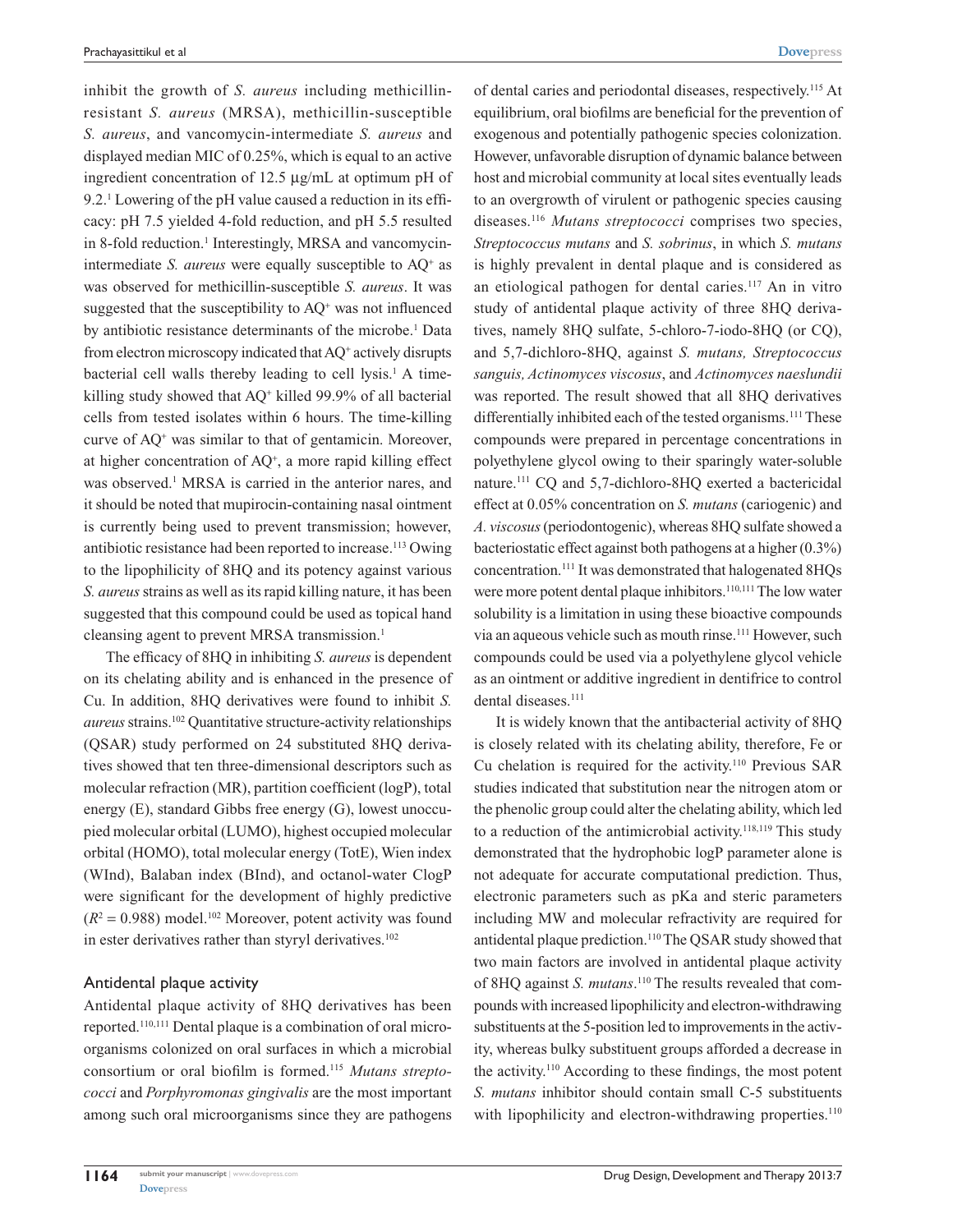Notably, CQ contains a 5-chloro group with lipophilicity and an electron-withdrawing nature, making this compound a good *S. mutans* inhibitor.<sup>110</sup>

# Antimicrobial activity of metal complexes and novel compounds Metal-8HQ complexes

The antimicrobial activity of divalent metal-8HQ complexes and their mechanisms of action have been proposed.<sup>120</sup> It was assumed that 8HQ uses its high lipophilicity to penetrate bacterial cell membranes in order to reach its target site of action, which could possibly be a metal-binding site of bacterial enzymes. The metal-8HQ complex will dissociate into a 1:1 ratio of 8HQ-metal charged complex and 8HQ free ligand.120 The charged 8HQ metal complex can bind and block the metal-binding sites on bacterial enzymes, which gives rise to the antimicrobial effect.119 Therefore, the lipophilicity, as indicated by the logP, is considered to be an important factor for antimicrobial activity of the investigated compounds.120 In addition, the dissociated free ligand of 8HQ possesses high chelating ability that could bind metallic prosthetic groups of microbial enzymes thereby leading to the inhibition of enzymatic activity.<sup>5,120</sup>

Recently, 8HQ-uracil metal complexes bearing antimicrobial activity (Figure 7) have been reported.<sup>121</sup> The complexes exhibited growth inhibition against many strains of Gram-positive and Gram-negative bacteria including resistant pathogens, such as *S. aureus*, *Enterococcus faecalis*, and *Candida albicans*. 121

Previously, 4-benzenesulfonamide (HQMABS), shown in Figure 10, is a hybrid of 8HQ and sulfanilamide and was reported to be a ligand for metal complexes.<sup>5</sup> This study showed that HQMABS exhibited more potent antimicrobial activity with higher sensitivity against Gram-positive bacteria as compared to their individual parent compounds (ie, 8HQ and sulfanilamide).<sup>5</sup> This demonstrates that there is a synergistic effect of 8HQ and sulfanilamide that facilitates the penetration of HQMABS into the site of action in bacterial cells.<sup>5</sup> Therefore, HQMABS exhibited antimicrobial effects through a similar mechanism to that of 8HQ, as a membrane active agent via metal ion chelation.<sup>122</sup> On the other hand, all metal complexes of HQMABS displayed weak to moderate activity as compared to their respective free ligand, HQMABS. Moreover, the antimicrobial activity of these compounds is dependent on the nature of the ligands, concentration and lipophilicity of the compound, nature of metal ions, geometry of the complex, and coordinate sites.<sup>5</sup>

# 8HQ-based quaternary cationic surfactant

Quaternary cationic surfactants (Figure 11) were synthesized from the reaction of 8HQ and long chain alkyl halides.<sup>104</sup> The study showed that cationic amphiphilic structures of quaternary salts allowed the compounds to interact with the bacterial lipid bilayer membrane.<sup>122</sup> The effect may alter the membrane itself or cause toxicity to the membrane thereby leading to bacterial cell death.123 The activity of these 8-hydroxyquinolium derivatives is dependent on both the polar heads (ie, size and electronic charge distribution) and the hydrocarbon chain length.<sup>104</sup> It was found that the activity increased from C-12 to C-14 carbon atoms and decreased in the case of C-16.104 This suggested that cationic and long chain hydrocarbons of an appropriate length facilitate bacterial killing via membrane attack.

# Antiviral activity

It is well recognized that nucleic acid binding ability is important for RNA-dependent-DNA polymerase inhibition, which is essential for antiviral activity.124 Among the groups of tested metal-binding compounds, 8HQ exhibited high antiviral activity with approximately 50-fold higher activity.124 Moreover, the binding activity of the Cu complexes of 8HQ and its derivatives were significantly higher than their respective free ligand forms.124 Interestingly, this activity was enhanced markedly when an equimolar concentration of Cu was added.<sup>124</sup> According to Albert et al,<sup>119</sup> the ratio of metal complex and their free ligand was shown to affect their antibacterial and antifungal activities; particularly only the 1:1 ratio provided the activity. It was found that increasing the amount of ligands resulted in the formation of more inactive complexes, thereby resulting in decreased activity – which is known as concentration quenching. This phenomenon was observed when high concentrations of drugs gave rise to lower inhibition of DNA synthesis in comparison to using a low drug concentration.<sup>124</sup> Despite binding to viral nucleic acid, another possible mechanism of antiviral activity is its binding to Zn in enzymes, thereby leading to the inactivation of viral enzymes.125,126 However, the stability of the Cu complex is much greater than that of the Zn complex.<sup>127</sup> This was supported by the study demonstrating that the 8HQ-Cu complex inhibited RNA-dependent-DNA polymerase as well as inactivating Rous sarcoma virus and herpes simplex virus with comparable activity as to that of 8HQ free ligand.<sup>112</sup> Therefore, antiviral activity as exerted by ligand binding to Zn metalloenzymes may not be possible.<sup>112</sup>

Macrocyclic polyamines such as AMD3100 (Figure 12) has reached Phase II of clinical trials and is considered to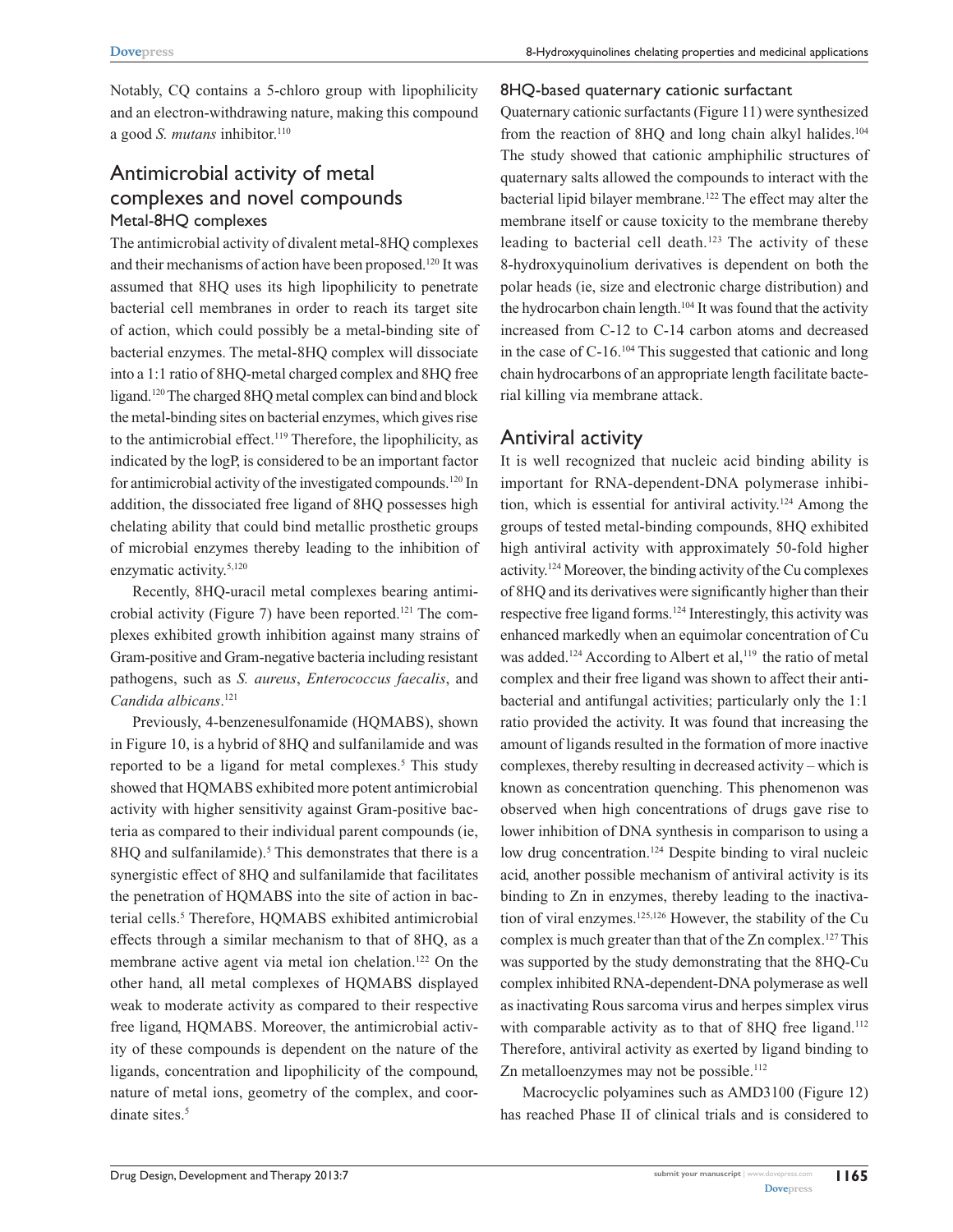

**Figure 10** Chemical structures of HQMABS and metal complexes. **Abbreviation:** HQMABS, 4-benzenesulfonamide.

be a prototype for an antihuman immunodeficiency virus compound.108 AMD3100 is known to block host cell entry via blocking cell surface G-protein-coupled receptors, such as CCR5 and CXCR4, which are chemokine receptors.128–130 Hydroxyquinoline-polyamine conjugates (Figure 13) were synthesized using hydroxyquinoline conjugation with polyamine backbones or polyazamacrocycles in order to mimic chemokine receptor antagonists.<sup>108</sup> The results showed that the conjugated compounds elicited antihuman immunodeficiency virus activity against two viral strains, *Human immunodeficiency virus* (HIV), 1 LAV and HIV-1 BaL, whereas CQ and polyazamacrocycle were shown to be inactive.108 Interestingly, AMD3100 (the reference compound) is only active against HIV-1 LAV thereby suggesting that the quinoline moiety is necessary for conjugated polyamine compounds as anti-HIV agents against both viral strains.<sup>108</sup>

# Antiparasitic activity

# Antimalarial activity

Malaria is considered to be a life-threatening infectious disease worldwide.131 Quinoline-containing compounds have been used for malarial treatment, such as quinine.<sup>132</sup>



R = n-dodecyl, n-tetradecyl and n-hexadecyl

**Figure 11** Quaternary ammonium salts of 8-hydroxyquinoline.

Unfortunately, drug-resistance has been continuously reported<sup>107</sup>, thus, the search for novel quinolone-based compounds is a demanding issue.133 Studies have shown that high sensitivity of human malaria to such compounds is mainly due to high lipid-water logP and metal-binding constants.134–139 It was noted that the inhibition of *Plasmodium falciparum* multiplication and the chelating ability of the compounds were directly correlated.106 Chelators are known to interact with parasitic enzymes in different ways, such as by interacting with sulfhydryl groups, with amino groups, and with certain metal ions of enzymes.137 8HQ as a potent chelator with high lipophilicity, and is known to possess an antimalarial effect against the intracellular stage of malaria in red blood cells by inhibiting a variety of metalloprotein oxidase enzymes, thereby resulting in the inhibition of glycolysis and parasitic growth.135 In vivo toxicity of 8HQ derivatives as diabetogenic agents (Figure 14) has previously been reported. However, a small group of substituents at the C-5 and C-7 positions on the quinoline ring can markedly lower the toxicity in higher animals.<sup>106</sup>

Substitution with a chlorine group at the C-5 or at both the C-5 and C-7 positions of 8HQ (Figure 14A and B, respectively) was shown to increase the lipid solubility and chelating ability of the compounds. These increases are expected to be an effect of the phenolic group that leads to improvement in metal chelation.106 Surprisingly, in this case, an improvement of the antimalarial activity was not observed.106 Unlikely to be found in bacterial systems, the addition of an extra aromatic ring at the C-5 and C-6 positions (Figure 14C and 14D, respectively) was shown to not only increase its lipophilicity but also led to a decrease in its antimalarial activity. This could be attributed to the bulky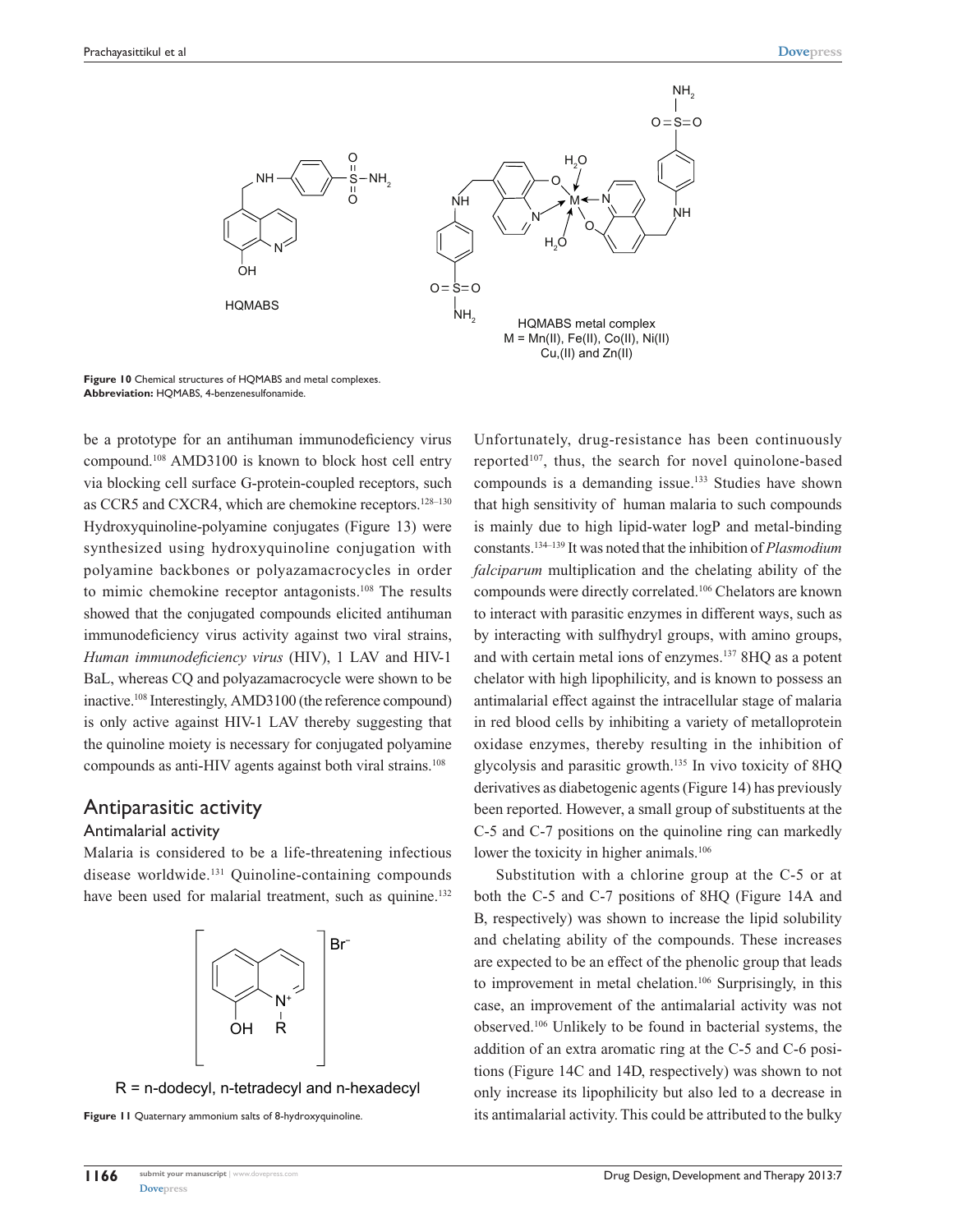

**Figure 12** Structure of AMD3100.

structures of the aromatic ring, that may cause steric effects and thereby hinder the compound from interacting with macromolecules on plasmodial enzymes or receptor sites.<sup>106</sup> It was suggested that the substitution of C-5 or C-7 positions with electron-withdrawing groups or aromatic rings could improve the lipophilicity of the compounds and is likewise beneficial for drug delivery to target an intracellular site of action. Thus, improved chelating ability and reduced in vivo toxicity were observed, but antimalarial activity showed no improvement. This indicated that the antimalarial effect as afforded by these compounds may be contributed to other factors.<sup>106</sup>

### Linkages of antiparasitic and anticancer activities

Metabolic pathways in intracellular parasites (ie, *T. gondii* and *P. falciparum*) and in cancer cells are more sensitive to



**Figure 13** Chemical structures of hydroxyquinoline-polyamine conjugates using hydroxyquinoline conjugation with polyamine backbone or polyazamacrocycles.

oxidative stress than normal cells and are dependent upon glycolysis in order to produce energy. In addition, some anticancer drugs were found to have antimalarial activity.<sup>138–140</sup> Results from computational screening of quinoline-based antitumor compounds showed that nitrogen substitution at the C-5 position of the quinoline ring is required for antiprotozoal activity. Apparently, 5-nitroso-8HQ (NSC3852) (Figure 15) exerted the most potent predicted activity and is therefore relevant to the experimentally observed activity against *T. gondii,* with a half maximal effective concentration of 78.6 nM. But, its activity against *P. falciparum* was found to be eight times less active than that for *T. gondii*. 105 So far, NSC3852 was reported to exert anticancer activity as elicited through the production of superoxide anion and nitric oxide (NO) against breast cancer cells.<sup>141</sup> In contrast, antiprotozoal activity of NSC3852 was attributed to different mechanisms.105 Particularly, it was hypothesized that NSC3852 increased the intracellular oxidative stress via indirect mechanisms. This involves arylation of protein sulfhydryls and the depletion of intracellular glutathione,<sup>142</sup> which resulted in the metabolism of NSC3852 to non-redox cycling naphthoquinone and NO release from the nitroso group of the compound.105

Interestingly, antiparasitic and anticancer activities of 8HQ derivatives are potentiated upon complexation with metal ions such as Cu and Zn.<sup>84</sup> A series of antimony-8HQ complexes were synthesized and found to exhibit more potent antitrypanosomal and cytotoxic activities when compared to Sb salt  $(SbCl<sub>3</sub>)$  and their free ligands, which are 8HQ, 5-chloro-8HQ, and 5-chloro-7-iodo-8HQ  $($ or CO $).$ <sup>143</sup>

### Antioxidant activity

Oxidative damage is frequently found in many diseases such as aging, atherosclerosis, cancer, diabetes,<sup>144</sup> and neurodegenerative diseases.7 Free radicals are continuously produced in cells through a wide range of biological processes.<sup>144</sup> For example, the changing oxidation stage of Cu, which is a cofactor of SOD, results in the generation of ROS.<sup>145</sup> Therefore, antioxidant defenses, such as those afforded by tocopherol, ascorbic acid, SOD enzyme, and catalases, are necessary in the maintenance of homeostasis.<sup>146</sup> Many phenolic compounds, derived from either natural sources or synthetic methods, have been reported as potent antioxidants.147–149 An effective antioxidant activity of phenolic compounds is dependent on the stability of the phenoxyl radical formed in the reaction<sup>150</sup> as well as the position of a substituent which affects the phenoxyl radical.<sup>151</sup>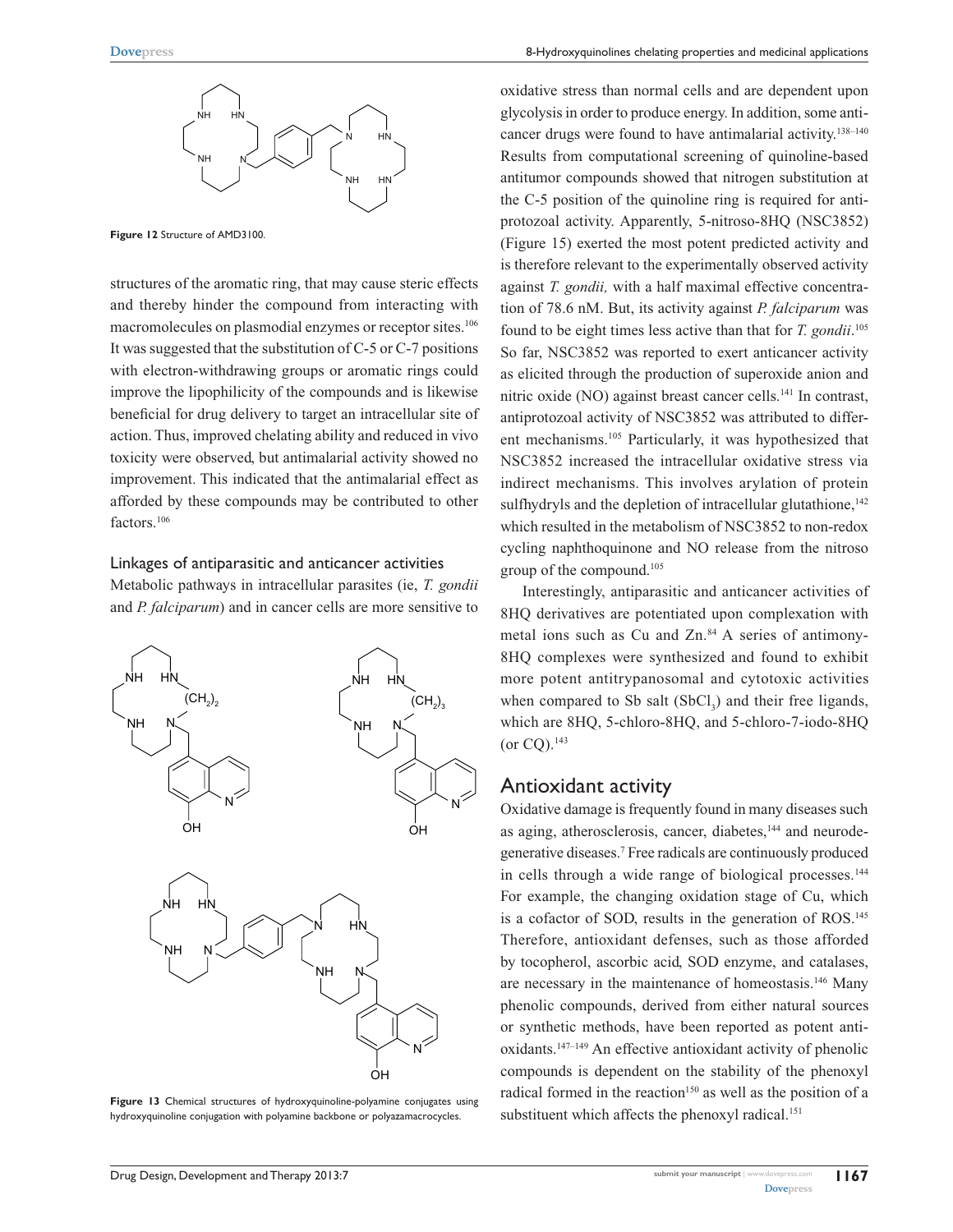8HQ derivatives have been reported as potent antioxidants,  $32,37,152,153$  which arises from their chelating ability. It is widely known that mixed ligand metal complexes can commonly occur in biological fluids from various bioactive ligands with metal ions.<sup>154</sup> Interest in the area of metal complexation has steadily increased. SOD is one of the most useful antioxidant enzymes, known to convert superoxide into  $H_2O_2$ and oxygen.155 However, this enzyme has certain limitations such as short shelf-life, low lipid solubility, low penetration into the cell,<sup>155</sup> and high MW.<sup>156</sup> The SOD structure has a central metal atom surrounded by the protein structure, thus, accordingly, great focus has been reported on the synthesis of small-sized lipophilic metal complexes in efforts to mimic the SOD activity.<sup>63,157,158</sup>

A series of mixed ligand metal complexes using 8HQ, 5-iodouracil, and 5-nitrouracil as ligands were synthesized and studied for their antioxidant activity using SOD assay.63 The results showed that amongst the different tested metal complexes, the 5-iodouracil-Mn-8HQ complex was shown to exert the highest activity, with a  $IC_{50}$  of about 3-fold less than that of the free ligand 8HQ.<sup>63</sup> This indicated that the coordination of metal ion into the free ligand can lead to enhancement of SOD activity.<sup>63</sup> However, complexation of different types of metal ions with the same combination of ligands resulted in different bioactivities.<sup>65</sup>

### Anti-inflammatory activity

Nitric oxide is a short-lived free radical product generated by the conversion of L-arginine to L-citrulline, which is facilitated by nitric oxide synthase (NOS).<sup>159</sup> There are three isoforms of NOS comprised of endothelial NOS, inducible NOS (iNOS), and neural NOS.<sup>160</sup> Small amounts of NO



**Figure 14** Substituted 8-hydroxyquinoline derivatives.

produced by endothelial NOS and neural NOS were shown to play important roles in the maintenance of homeostasis. In contrast, large amounts of NO from iNOS is generated in pathological conditions and inflammation.<sup>161</sup> NO production is regulated by the expression of the *iNOS* gene,<sup>162</sup> which is mainly modulated at the transcriptional level via the binding of transcription factors to sites such as NF-*κ*B sites, activator protein-1, interferon regulatory factor 1, and CCAAT/ enhancer-binding protein *β* (C/EBP*β*).163 The NF-*κ*B site is essential for lipopolysaccharide-mediated NO production in response to inflammation.164 Macrophage-derived NO acts as a host-defense mechanism against microbes and tumors, as well as a regulator of proinflammatory genes in vivo.<sup>159</sup> It has been found that 8HQ inhibits lipopolysaccharide-induced NO production. Particularly, it suppresses *iNOS* mRNA expression and *iNOS* promoter activity by inhibition of NF-*κ*B activation and C/EBP*β* DNA-binding activity.160 The study demonstrated that 8HQ possesses anti-inflammatory activity and could be further developed for the treatment of inflammatory diseases.<sup>160</sup>

# Pb transportation across erythrocyte membranes

Long-term exposure to Pb from the environment causes lead poisoning. Pb accumulation is found in bone tissue<sup>165</sup> and is also distributed to other organs.166 Moreover, Pb accumulation in bone tissue is correlated with an increased risk of cardiovascular mortality, <sup>167</sup> cognitive changes, and neurodegenerative diseases.<sup>168,169</sup> The majority of Pb in whole blood is not found in the plasma but is sequestered in erythrocytes, which take up Pb via anion exchangers.<sup>83</sup> The accumulation of Pb in erythrocytes affects erythrocyte enzymes, especially ∆-ALA dehydratase<sup>170</sup> and 5-nucleotidase.<sup>171</sup> Such accumulation also accelerates the vascular clearance of red blood cells<sup>172</sup> and thrombin generation,<sup>173</sup> which may lead to an increased risk of developing cardiovascular disease.174 Most of the chelators that are employed for chelation therapy are not capable of passing across the erythrocyte membrane. Thus, the effective



**Figure 15** Structure of NSC3852. **Abbreviation:** NSC3852, 5-nitroso-8-hydroxyquinoline.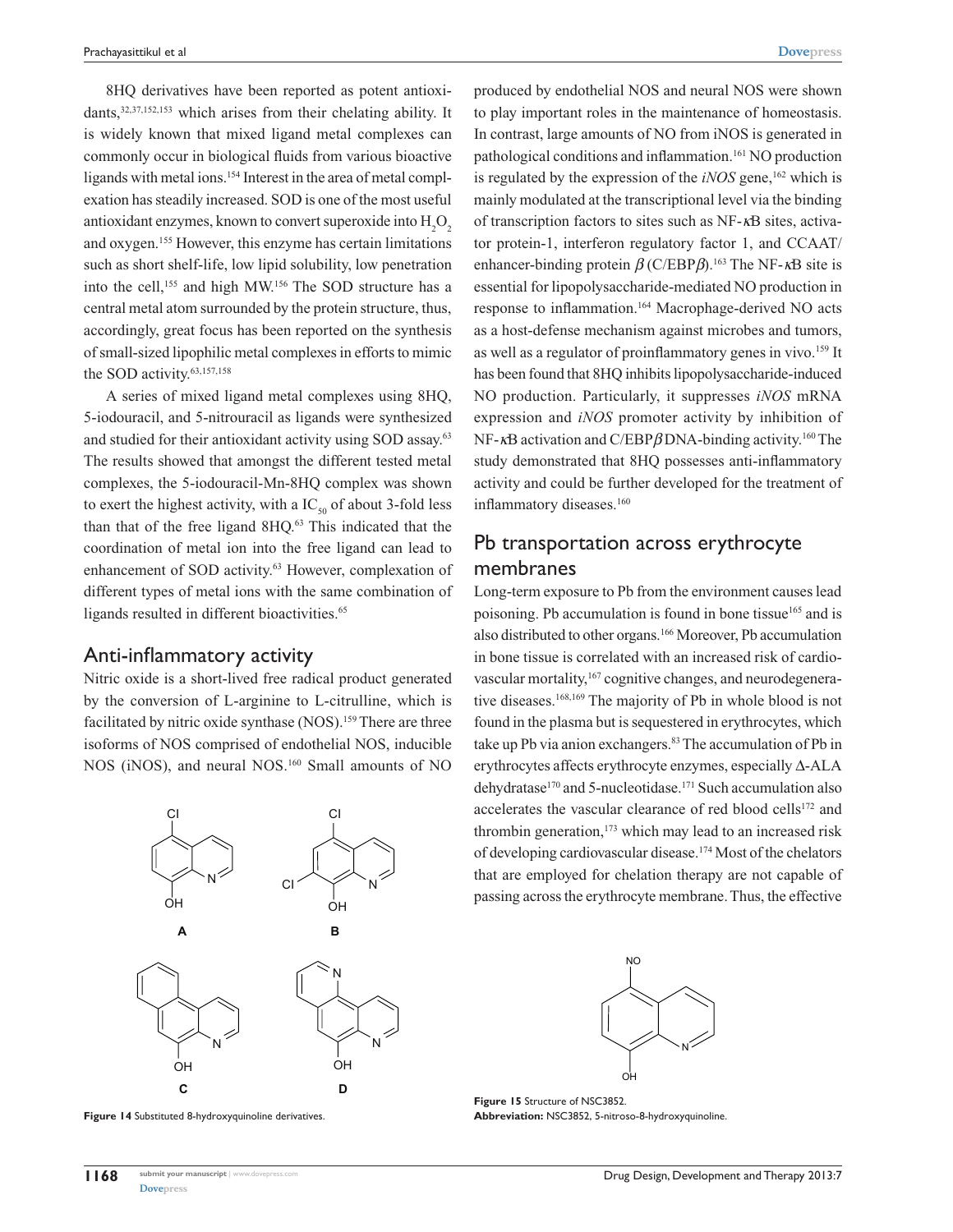8-Hydroxyquinolines chelating properties and medicinal applications

reduction of the total body Pb level is not achieved and gives only a short period of therapeutic benefit.83,175 Therefore, a combination of Pb ionophore and Pb chelating agent was recommended as a new strategy for lowering total body Pb accumulation.176

∆-ALA dehydratase is well recognized as a Zncontaining erythrocyte enzyme.<sup>83</sup> Pb is believed to displace Zn from the enzyme, thereby leading to enzyme inactivation. However, the addition of Zn has been reported to restore ∆-ALA dehydratase activity in vivo.177,178 Since Pb ions enter erythrocytes through anion channels, if they were not trapped in extracellular areas they could reenter cells.<sup>83</sup> Thus, the increase of intracellular Zn may reverse Pb binding and facilitate the release of Pb from the enzyme. This potentiates intracellular Pb ions to exit from erythrocytes into the extracellular space, where they are effectively eliminated by Pb chelators.<sup>83</sup>

CQ is a hydrophobic halogenated 8HQ derivative known to act as a Zn ionophore. It is capable of transporting Zn across the cellular membrane.<sup>80</sup> An in vitro study demonstrated that CQ acting as a Zn ionophore could facilitate Pb escape from erythrocytes into the extracellular space. An increased intracellular Zn level thereby allows more effective chelation.83 This suggested that 8HQ derivatives and other classes of Zn ionophore could be further developed as a combined agent, acting as Pb chelators by lowering the total body Pb accumulation.<sup>83</sup>

# Building block for artificial carbohydrate receptors

Artificial carbohydrate receptors exploiting carbohydratebased molecular recognition processes via noncovalent interactions of sugar binding<sup>179–181</sup> have been developed (Figure 16) for diagnostic and therapeutic purposes.<sup>182</sup> Binding preference in carbohydrate recognition is an important factor for effective systemic outcome.<sup>183</sup> An in vitro study demonstrated that 8HQ-based receptors elicited higher affinity to *β*-galactoside as compared to that of quinoline-based receptors.<sup>183</sup> Moreover, the addition of more 8HQ moieties into the receptor can potentiate higher affinity.183 It was suggested that the quinoline hydroxyl group plays an important role in complex formation and molecular recognition of carbohydrates. Therefore, 8HQ-based compounds could potentially be used as a building block for artificial carbohydrate receptors.<sup>183</sup>

# Potential antidiabetic activity

Insulin/insulin-like growth factor-1 signaling pathway (IIS) is an evolutionarily conserved pathway, which regulates



**Figure 16** 8-Hydroxyquinoline is used as a building block for artificial carbohydrate receptors.

lifespan and longevity in various species from nonvertebrates to humans.184 In nonhuman organisms, decreased IIS has been found to be associated with extended lifespan and protection against oxidative stress damage.<sup>185,186</sup> In addition, experiments on mouse models also demonstrated a significant role of down-regulated IIS in the maintenance of metabolic homeostasis and oxidative defense.<sup>184</sup> In humans, individuals with decreased IIS as found in those with Laron syndrome were shown to exhibit a lower rate in the development of diseases of civilization including acne, cancer, and diabetes mellitus (DM).184

Forkhead box proteins (FOXO) are crucial regulators against oxidative stress conditions. Activation of FOXO in the



Figure 17 FOXO1 functions are related to glucose homeostasis and providing protection against oxidative stress.

**Abbreviations:** FOXO1, forkhead box protein O1; SOD, superoxide dismutase.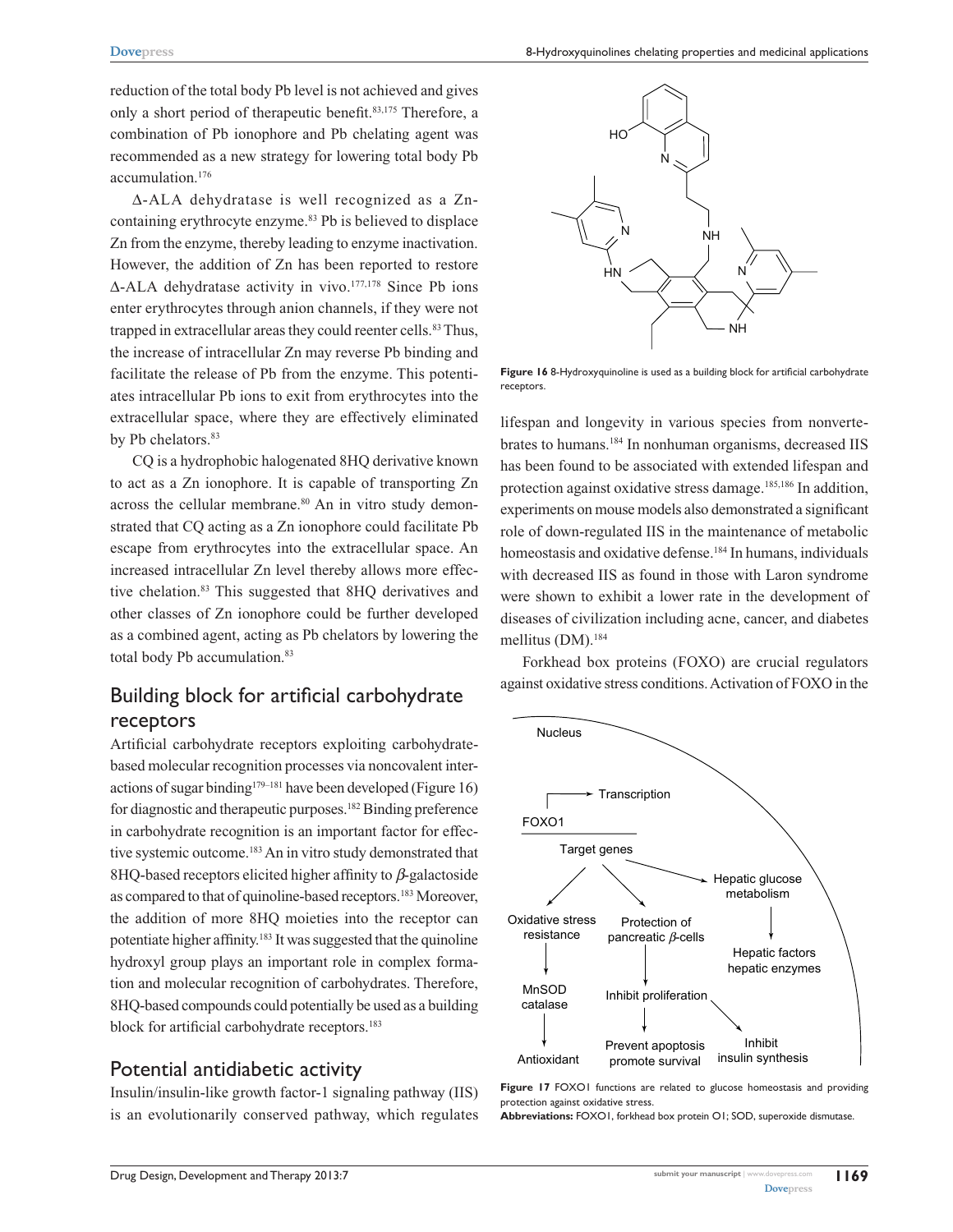

**Figure 18** The role of CQ as Zn ionophore in controlling blood glucose level via inhibition of FOXO1.

**Abbreviations:** IIS, Insulin/insulin-like growth factor-1 signaling pathway; CQ, clioquinol; FOXO1, forkhead box protein O1; G6Pase, glucose-6-phosphatase; SOD, superoxide dismutase; PEPCK, phosphoenolpyruvate carboxykinase; Pi, phosphorylation.

nucleus results in an expression of many downstream effectors including antioxidant enzyme genes such as superoxide dismutase (MnSOD) and catalase. At the promoter level, FOXO1 induces the expression of the *Hmox1* gene (heme oxygenase-1) thereby leading to the reduction of mitochondrial respiration and ROS formation.<sup>185</sup> Moreover, in pancreatic *β*-cell, FOXO1 functions to inhibit *β*-cell proliferation and prevent  $\beta$ -cell apoptosis<sup>187</sup> as shown in Figure 17. Therefore, the level of nuclear FOXO is important for oxidative stress resistance and cytoprotection of cells.<sup>187,188</sup>

Overstimulated IIS is closely associated with the pathogenesis of DM. Overconsumption of hyperglycemic diet can cause high blood glucose levels, which induces glucose/FOXO1-mediated *β*-cell proliferation in order to produce insulin for controlling blood glucose.188 This long-term phenomenon generates insulin resistance and hyperinsulinemia, which are the hallmarks of DM type 2.188 IIS is found to regulate nuclear distribution of FOXO proteins.185 The induction of IIS, caused by hyperglycemic diet, induces Zn-dependent phosphorylation of nuclear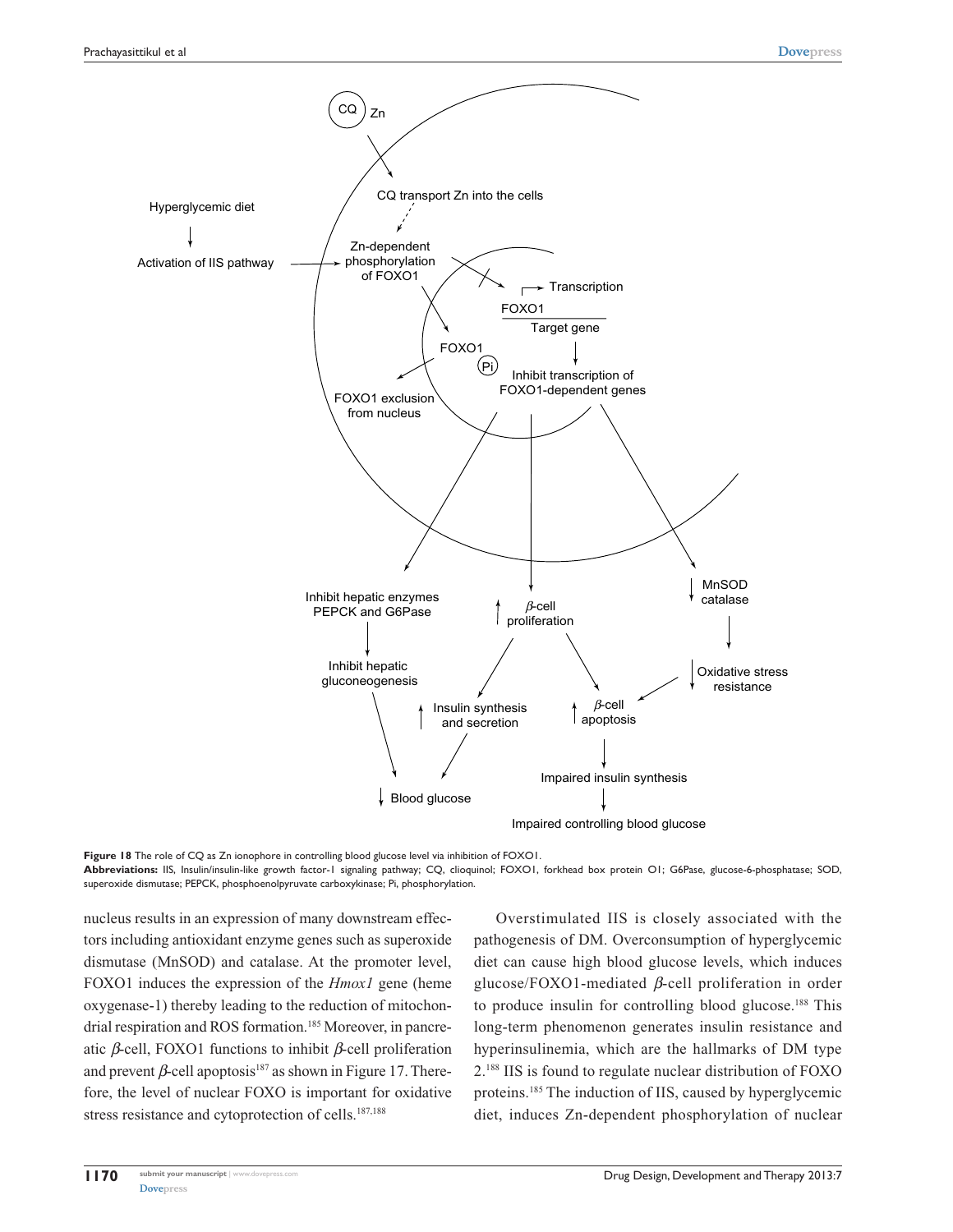

**Figure 19** 8HQ derivatives with different substitutions. **Abbreviations:** CQ, clioquinol; HQ, hydroxyquinoline.

FOXO1,189 that subsequently triggers their exclusion from the nucleus.<sup>185</sup>

Reduction of nuclear FOXO1 levels as a result of phosphorylation leads to three events. First, an impairment of oxidative stress resistance of *β*-cells as caused by downregulation of MnSOD and catalase gene expressions.184 Second, an increased proliferation and apoptosis of *β*-cells. Third, the inhibition of FOXO1 serves as key regulators for the inhibition of hepatic gluconeogenesis. Therefore, FOXO1 inhibition suppresses hepatic enzymes necessary for glucose production, such as phosphoenolpyruvate carboxykinase and glucose-6-phosphatase, at the transcriptional level.189 Obviously the first two events promote *β*-cell apoptosis thereby leading to impaired insulin synthesis and altered blood glucose level, while the last event facilitates the lowering of blood glucose as shown in Figure 18.

8HQ has been reported as a diabetogenic agent owing to its ability to harm *β*-cells.<sup>190</sup> As a Zn ionophore, 8HQ carries Zn into cells in the form of lipophilic, uncharged complexes and releases Zn inside the cells to promote Zn-dependent FOXO1 phosphorylation thereby leading to oxidative damage and apoptosis of  $\beta$ -cell.<sup>190</sup> In addition, acidic proton (H<sup>+</sup>) released from the –OH group of 8HQ causes damage to *β*-cells.<sup>190</sup>

The SAR study of 8HQ and its derivatives indicated that their binding affinity to  $Zn^{2+}$ , charge of complex, and acidity are determinant factors for diabetogenicity of the investigated compounds.190 As mentioned, FOXO1 phosphorylation is Zn-dependent, therefore, compounds that possess affinity to bind and form uncharged complexes with Zn are also capable of penetrating into cells thereby leading to the induction of FOXO1 phosphorylation and the triggering of its exclusion from the nucleus.<sup>190</sup> Reduced

nuclear FOXO1 levels ultimately lead to *β*-cell destruction and apoptosis.<sup>190</sup>

A series of 8HQ and derivatives containing OH groups at different positions on the quinoline ring (ie, 2HQ and 4HQ) as well as ionizable functional groups (ie,  $CO<sub>2</sub>H$  and



**Figure 20** Liver functions on controlling glucose metabolism and antidiabetic actions of 8-hydroxyquinoline derivatives.

**Abbreviations:** CQ, clioquinol; FOXO1, forkhead box protein O1; G6Pase, glucose-6-phosphatase; GLUT-1, glucose transporter; HIF-1 $\alpha$ , hypoxia inducible factor; HLA-20, 5-((4-(prop-2-ynyl)piperazin-1-yl)methyl)quinolin-8-ol; InsR, insulin receptor; M30, 5-((methyl(prop-2-ynyl)amino)methyl)quinolin-8-ol; PEPCK, phosphoenolpyruvate carboxykinase.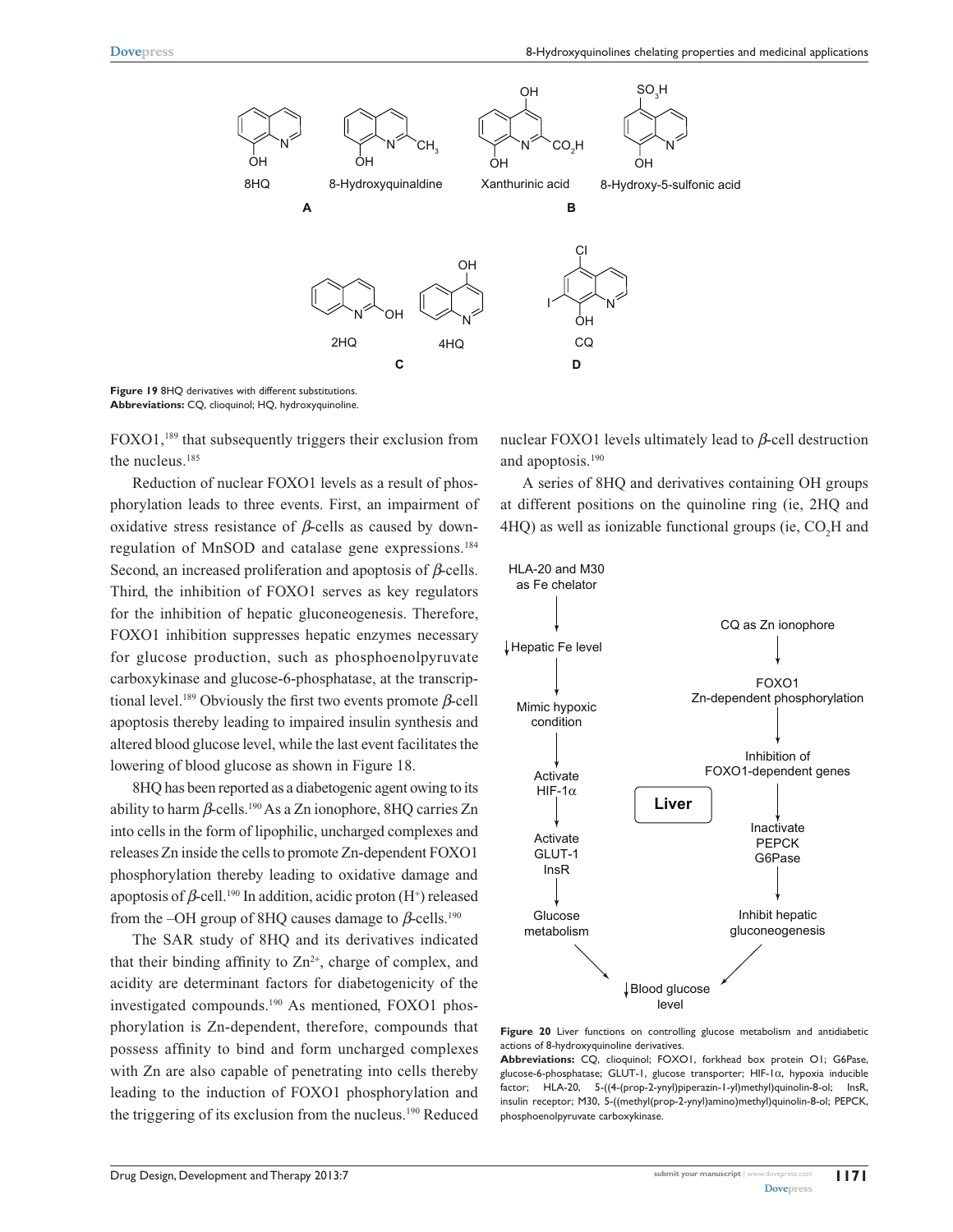### **Table 1** Brief review of 8-hydroxyquinoline (8HQ) and its derivatives

8HQ is a lipophilic compound with diverse bioactivities which are exerted via its chelating ability.

Ionophore is a subset of metal-binding compounds which are capable of transferring multiple metal ions across biological membranes, either in or out of cells.

#### **Antineurodegenerative activity**

- 8HQ derivatives are small lipophilic compounds that are capable of entering the blood–brain barrier into the target site in the brain.
- As selective chelator to certain types of metal ions, 8HQ derivatives decrease neurotoxicity caused by metal-protein interaction.
- As antioxidant, 8HQ derivatives reduce ROS formation and oxidative damage to the brain.

#### **Anticancer activity**

- Fe is a redox-reactive metal ion that generates ROS and serves as nutrient for cancer cell growth.
- 8HQ is capable of forming complexes with metal that incorporated in enzymes required for DNA synthesis. This results in an antiproliferative effect of the compound.
- 8HQ-Fe lipophilic complex intercalates with DNA strands and causes massive DNA damage leading to cancer cell apoptosis.
- Cu is a cofactor for tumor angiogenesis and is found in relatively high levels in tissue and serum of cancer patients compared to normal subjects. This indicates the potential of using Cu as a selective target for cancer treatment.
- CQ acts as Cu ionophore to transport Cu into cells where it exerts activity. CQ-Cu complex interacts with electron donor groups located outside of proteasome leading to proteasome inhibition and apoptosis.

#### **Antimicrobial activity**

• 8HQ derivatives were reported to exert antimicrobial activities against a variety of microorganisms such as *Mycobacterium tuberculosis, Escherichia coli, Staphylococcus aureus (including MRSA), Streptococcus mutans, Candida albicans,* HIV, *Plasmodium falciparum and Toxoplasma gondii.*

#### **Antioxidant activity**

- 8HQ and its derivatives are potent antioxidants.
- 8HQ metal complexes were reported with improved antioxidant activity (SOD assay) compared to free ligand 8HQ.

#### **Anti-inflammatory activity**

- 8HQ inhibits nitric oxide production at transcriptional level via inhibition of NF-*κ*B and C/EBP*β* DNA binding.
- **Transportation of Pb across red blood cells (RBC)**
- Long-term exposure to Pb-containing environment causes lead poisoning. Excessive Pb ions are sequestered in RBC and affect Zn-containing RBC enzyme leading to cardiovascular risk.
- Most of the clinically used Pb chelators are not capable of passing across erythrocyte membrane thereby giving only a short period of therapeutic benefits.
- CQ acts as Zn ionophore to increase Zn intracellular level of RBC. Additional Zn ion is believed to displace Pb from enzyme and promote Pb escape into the extracellular space, where it is effectively chelated by Pb chelators.
- CQ and other classes of Zn ionophore are considered to be promising compounds that should be further developed as combined agents with Pb chelators to improve treatment outcome.

**Building block for artificial carbohydrate receptors**

• 8HQ-based receptors exhibit high affinity to *β*-galactoside thereby indicating their potential as artificial carbohydrate receptors.

(*Continued*)

### **Table 1** (*Continued*)

#### **Potential antidiabetic activity**

- FOXO proteins are crucial regulators against oxidative stress conditions.
- Nuclear FOXO1 is important for the expression of many downstream effector genes, which function to maintain glucose homeostasis and protect against oxidative stress condition.
- FOXO1 exclusion from the nucleus activates *β*-cell proliferation and insulin production; however, this also reduces oxidative stress resistance leading to *β*-cell apoptosis.
- A compound is considered diabetogenic if it has the ability to harm *β*-cells, including decreasing antioxidant defenses and activating *β*-cell proliferation leading to *β*-cell apoptosis.
- 8HQ has been reported as a diabetogenic agent due to its ability to induce Zn-dependent FOXO1 phosphorylation via action of the Zn ionophore as well as its acidity caused by release of H<sup>+</sup> from OH groups. These phenomena lead to *β*-cell apoptosis, which affects insulin production and control of blood glucose.
- It was suggested that the ideal antidiabetic agent should be capable of decreasing blood glucose level via induction of FOXO1 phosphorylation as well as minimizing *β*-cell damage.
- CQ is considered a potential antidiabetic agent. It has the ability to induce FOXO1 phosphorylation without diabetogenic effect. It was suggested that increased lipophilic, electronic, and steric effects may be involved in the lack of diabetogenicity.
- 8HQ-based antineurodegenerative agents such as M30 and HLA-20 have beneficial effects on controlling blood glucose via Fe chelation. Glucose metabolism is directly controlled by hepatic factors. The decreased hepatic Fe levels can mimic hypoxic conditions that results in lower blood glucose level.

**Abbreviations:** C/EBP*β*, CCAAT/enhancer-binding protein beta; CQ, clioquinol; HIV, *Human immunodeficiency virus*; MRSA, methicillin-resistant *Staphylococcus aureus;* NF-κB, nuclear factor kappa-light-chain-enhancer of activated B cells; ROS, reactive oxygen species; SOD, superoxide dismutase; HQ, hydroxyquinoline; FOXO, forkhead box protein.

 $SO<sub>3</sub>H$ ) and polar amino groups were investigated in vitro.<sup>190</sup> The results showed that 8HQ and 8-hydroxyquinaldine (Figure 19A) displayed diabetogenic effects and strongly induced FOXO1 phosphorylation in the presence of  $\text{Zn}^{2+}$ . However, all 8HQ derivatives with substituents at  $C-2$  ( $CO<sub>2</sub>H$ ) and C-5  $(SO<sub>3</sub>H)$  (Figure 19B) positions showed no diabetogenicity, and no induction of FOXO1 phosphorylation. This could be attributed to anionic charge groups  $(CO_2^-$  and  $SO_3^-$ ) that inhibited their penetration into the cell and specific compartments. Furthermore, 2HQ and 4HQ (Figure 19C) displayed no diabetogenic effects and no induction of FOXO1 phosphorylation. This suggested that the OH group in the C-8 position on the quinoline ring was crucial for the observed diabetogenic effect. Interestingly, CQ (Figure 19D), a derivative of 8HQ-bearing substitutions with hydrophobic groups at C-5 (chlorine) and C-7 (iodine) positions induced FOXO1 phosphorylation without diabetogenic effects. The phosphorylation of FOXO1 arises from its CQ property as the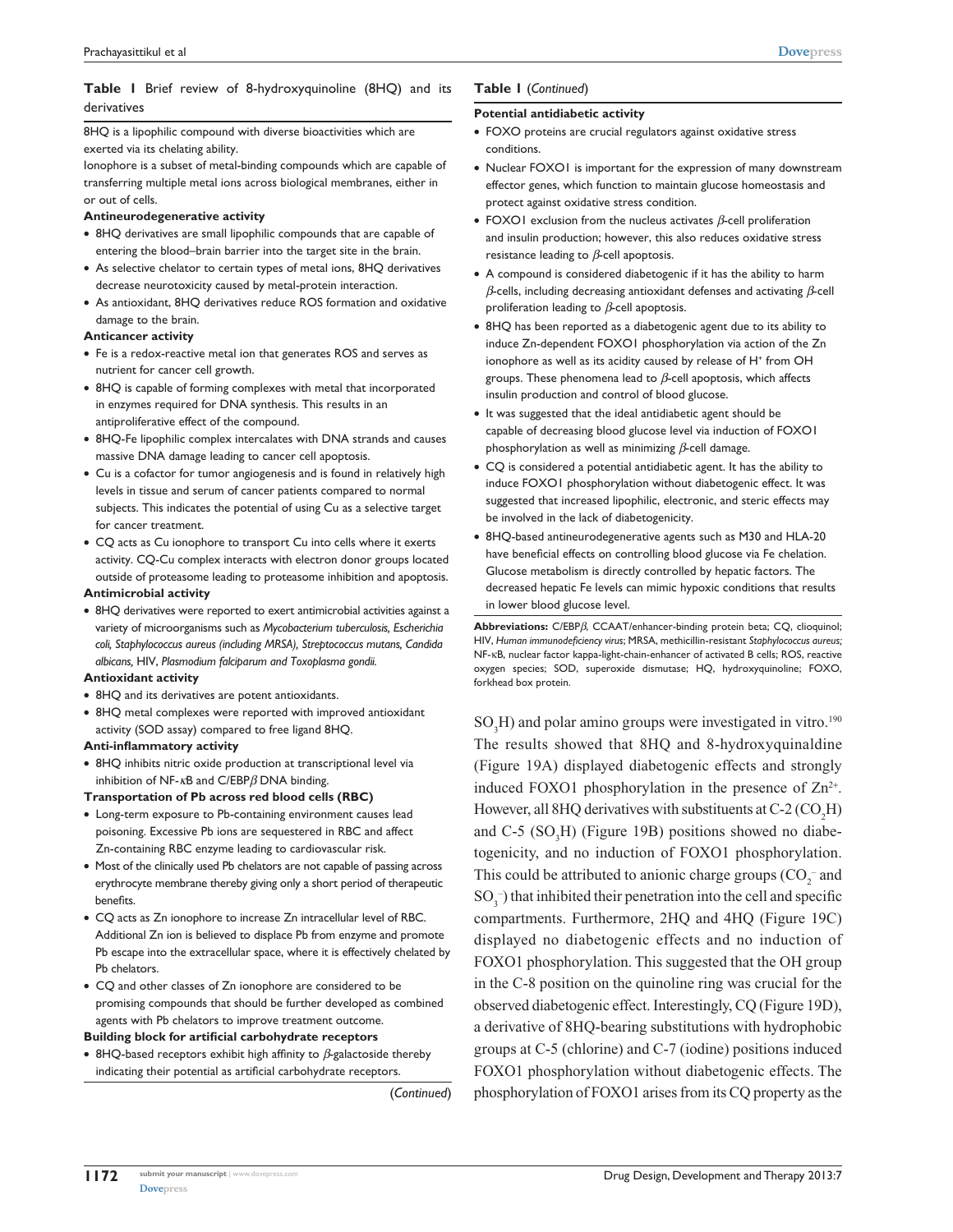| <b>Action</b> | <b>Activity</b>                 | <b>Mechanism</b>                                                           |
|---------------|---------------------------------|----------------------------------------------------------------------------|
| Cu chelator   | Antineurodegenerative           | Reduces neurotoxicity caused by metal-protein interaction                  |
|               | Anticancer                      | Inhibits tumor growth and metastasis by antiangiogenesis                   |
|               |                                 | Induces apoptosis by inactivation of SODI enzyme                           |
|               | Antimicrobial and antiparasitic | Inhibits microbial enzymes                                                 |
|               | Antioxidant                     | Mimics SOD activity                                                        |
| Fe chelator   | Antineurodegenerative           | Reduces neurotoxicity caused by metal-protein interaction                  |
|               | Anticancer                      | Inhibits tumor growth by antiproliferation                                 |
|               |                                 | Inhibits enzymes required for DNA synthesis                                |
|               |                                 | Induces apoptosis by DNA intercalation of 8HQ-Fe complex                   |
|               | Antimicrobial and antiparasitic | Inhibits microbial enzymes                                                 |
|               | Antidiabetic                    | Alters glucose metabolism via expression of hepatic factors                |
| Zn chelator   | Antineurodegenerative           | Allows degradation of misfolded proteins                                   |
|               |                                 | Reduces neurotoxicity caused by metal-protein interaction                  |
| Cu ionophore  | Antineurodegenerative           | Restores brain metal homeostasis by redistribution of intracellular        |
|               |                                 | Cu ions and delivery of Cu ions to the brain areas where they are depleted |
|               |                                 | Activates protective signaling cascades                                    |
|               | Anticancer                      | Inhibits apoptosis via proteasome inhibition                               |
| Zn ionophore  | Antineurodegenerative           | Restores brain metal homeostasis by redistribution of intracellular        |
|               |                                 | Zn ions and delivery of Zn ions to brain areas where they are depleted     |
|               | Anticancer                      | Induces apoptosis via lysosomal disruption and NF-KB inactivation          |
|               | Antidiabetic                    | Increases insulin production and inhibits hepatic enzymes required for     |
|               |                                 | gluconeogenesis via induction of Zn-dependent FOXOI phosphorylation        |
|               | Pb poisoning treatment          | Improves effect of Pb chelators by promoting Pb escape from red blood      |
|               |                                 | cells into extracellular space                                             |

**Table 2** Bioactivities and specific mechanisms of 8-hydroxyquinoline (8HQ) and its derivatives

**Abbreviations:** NF-κB, nuclear factor kappa-light-chain-enhancer of activated B cells; SOD, superoxide dismutase; FOXO, forkhead box protein.

Zn ionophore. It was suggested that increased hydrophobicity alone is unlikely to account for the nondiabetogenicity of CQ; however, other factors such as electronic and steric effects may be involved in the lack of diabetogenic effects.

According to IIS regulatory roles on glucose homeostasis, an ideal antidiabetic agent should be capable of inducing FOXO1 phosphorylation as well as minimizing oxidative damage to *β*-cells. Recent studies suggested that the scope of drug design may focus on small Zn-binding FOXO1 regulators targeting lipophilic compounds that do not release H<sup>+</sup> after Zn-binding.191 Therefore, CQ is a potential candidate for DM treatment.<sup>190</sup>

Antidiabetic activity of other 8HQ derivatives, such as M30 and HLA-20, have been reported to function through different mechanisms.34,152 The liver is the center of Fe homeostasis, and hepatic enzymes are found to be key regulators of hepatic gluconeogenesis.34 Glucose metabolism is directly controlled by hepatic factors that in turn are regulated by Fe levels, as is the case for the glucose transporter and the insulin receptor.<sup>34</sup> As Fe chelators, M30 and HLA-20 generate low levels of Fe, thereby mimicking hypoxic conditions.<sup>34</sup> Such conditions increase the expression of  $Fe/O<sub>2</sub>$  regulated hypoxia inducible factor. The activation of hypoxia inducible factor leads to the expression of downstream effector genes including the glucose

transporter and the insulin receptor, which consequently causes lower blood glucose levels<sup>34</sup> as shown in Figure 20.

In addition, both compounds exhibit protective effects against oxidative damage to  $\beta$ -cells.<sup>152</sup> A study on pancreatic *β*-cell lines indicated that cytoprotective effects of HLA-20 and M30 arise from combined actions<sup>152</sup> in which they act as Fe chelators. M30 and HLA-20 directly decrease ROS formation by inhibiting the Fenton reaction as well as indirectly increasing catalase activity,<sup>152</sup> possibly by maintaining nuclear FOXO1 levels.184 Furthermore, both compounds promote antiapoptotic effects against  $H_2O_2$  stress-induced mitochondrial dysfunction.152 Mitochondria are known to play important roles on cell cycle regulation,<sup>152</sup> and their dysfunction is a critical event leading to cell apoptosis.152 M30 and HLA-20 exert antiapoptotic effects by maintenance of a mitochondrial factor called ∆ψM, which is necessary for mitochondria survival.<sup>152</sup>

Due to IIS and the FOXO1 phosphorylation inductive ability and significant cytoprotective effects, 8HQ and its derivatives could be a promising class of compound that merits further development for the treatment of DM.152,190

### **Conclusion**

Metal imbalance plays a crucial role in the etiology of many diseases that affect quality of life. The objectives of treatment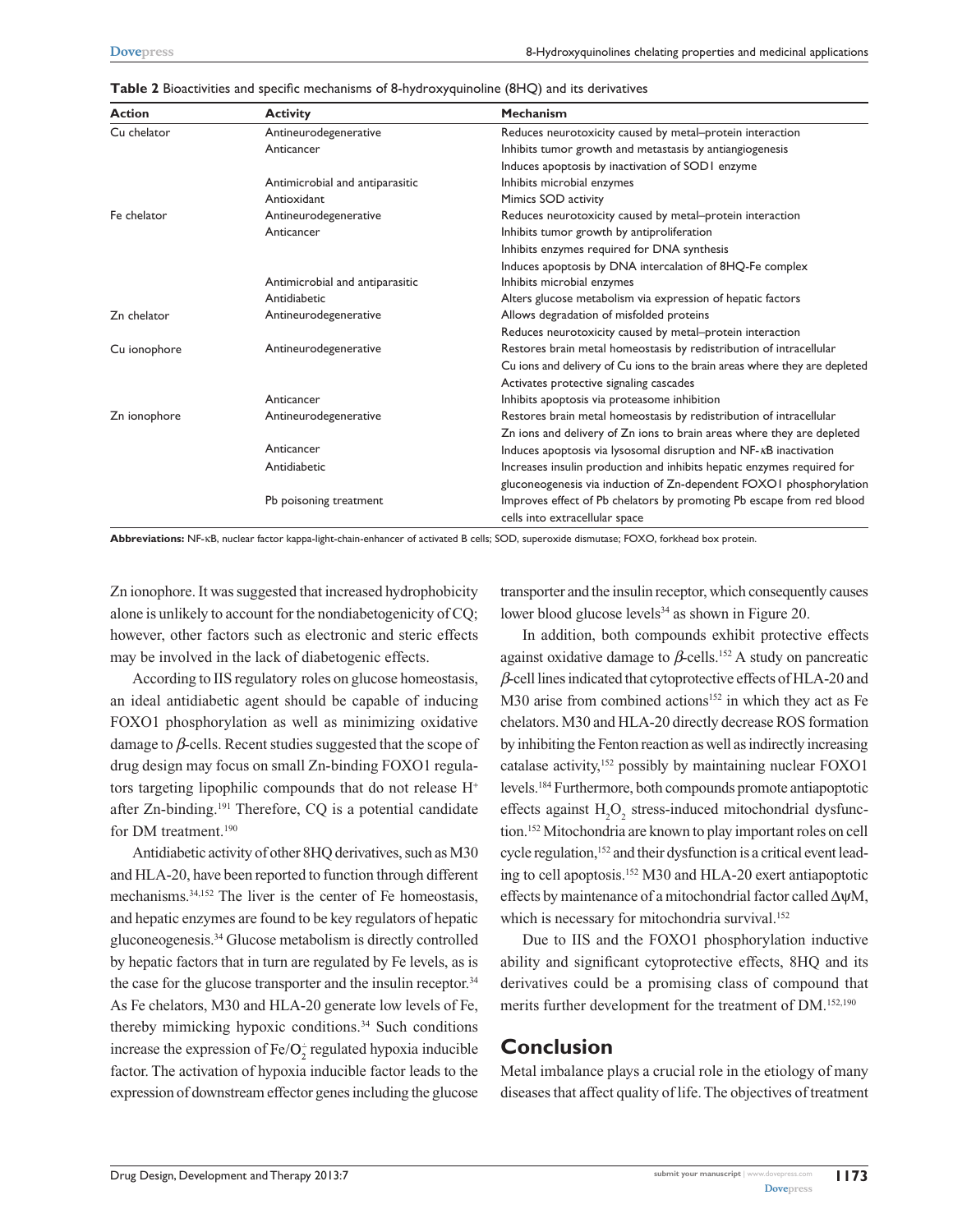are not only aimed at restoring metal balance but also at minimizing cellular damage. 8HQ and its derivatives possess diverse pharmacological and biological activities, which are a result of their chelating ability (Table 1). Interestingly, such bioactivities originate from multiple mechanisms (Table 2). These mechanisms of actions function in restoring metal homeostasis as well as promoting protective effects. Therefore, 8HQ and its derivatives are considered as promising candidates that should be further developed as therapeutics for many diseases.

# **Acknowledgments**

This project was supported by the Office of the Higher Education Commission, Mahidol University, under the National Research Universities Initiative and Annual Governmental Grant of Mahidol University (2556–2558 BE). VP thanks Chanin Nantasenamat for the proofreading of this manuscript.

# **Disclosure**

The authors report no conflicts of interest in this work.

# **References**

- 1. Short BR, Vargas MA, Thomas JC, O'Hanlon S, Enright MC. In vitro activity of a novel compound, the metal ion chelating agent AQ<sup>+</sup>, against clinical isolates of Staphylococcus aureus. *J Antimicrob Chemother*. 2006;57(1):104–109.
- 2. Albrecht M, Fiege M, Osetska O. 8-Hydroxyquinolines in metallosupramolecular chemistry. *Coord Chem Rev*. 2008;252(8–9):812–824.
- 3. Budimir A. Metal ions, Alzheimer's disease and chelation therapy. *Acta Pharm*. 2011;61(1):1–14.
- 4. Crichton RR, Dexter DT, Ward RJ. Metal based neurodegenerative diseases-From molecular mechanisms to therapeutic strategies. *Coord Chem Rev*. 2008;252(10–11):1189–1199.
- 5. Vanparia SF, Patel TS, Sojitra NA, et al. Synthesis, characterization and antimicrobial study of novel 4-{[(8-Hydroxyquinolin-5-yl) methyl]amino}benzenesulfonamide and its oxinates. *Acta Chim Slov*. 2010;57(3):600–667.
- 6. Rubbo SD, Albert A, Gibson MI. The influence of chemical constitution on antibacterial activity. V. The antibacterial action of 8-hydroxyquinoline (oxine). *Br J Exp Pathol*. 1950;31(3):425–441.
- 7. Crichton RR, Dexter DT, Ward RJ. Brain iron metabolism and its perturbation in neurological diseases. *J Neural Transm*. 2011;118(3):301–314.
- 8. Tõugu V, Palumaa P. Coordination of zinc ions to the key proteins of neurodegenerative diseases: A*β*, APP, *α*-synuclein and PrP. *Coord Chem Rev*. 2012;256(19–20):2219–2224.
- 9. Bush AI. The metallobiology of Alzheimer's disease. *Trends Neurosci*. 2003;26(4):207–214.
- 10. Bush AI, Tanzi RE. Therapeutics for Alzheimer's disease based on the metal hypothesis. *Neurotherapeutics*. 2008;5(3):421–432.
- 11. Gaeta A, Hider RC. The crucial role of metal ions in neurodegeneration: the basis for a promising therapeutic strategy. *Br J Pharmacol*. 2005;146(8):1041–1059.
- 12. Zatta P, Drago D, Bolognin S, Sensi SL. Alzheimer's disease, metal ions and metal homeostatic therapy. *Trends Pharmacol Sci*. 2009;30(7): 346–355.
- 13. Perez LR, Franz KJ. Minding metals: tailoring multifunctional chelating agents for neurodegenerative disease. *Dalton Trans*. 2010;39(9): 2177–2187.
- 14. Crouch PJ, Barnham KJ. Therapeutic redistribution of metal ions to treat Alzheimer's disease. *Acc Chem Res*. 2012;45(9):1604–1611.
- 15. Zheng H, Gal S, Weiner LM, et al. Novel multifunctional neuroprotective iron chelator-monoamine oxidase inhibitor drugs for neurodegenerative diseases: in vitro studies on antioxidant activity, prevention of lipid peroxide formation and monoamine oxidase inhibition. *J Neurochem*. 2005;95(1):68–78.
- 16. Kaur D, Yantiri F, Rajagopalan S, et al. Genetic or pharmacological iron chelation prevents MPTP-induced neurotoxicity in vivo: a novel therapy for Parkinson's disease. *Neuron*. 2003;37(6):899–909.
- 17. Zheng H, Youdim MB, Weiner LM, Fridkin M. Synthesis and evaluation of peptidic metal chelators for neuroprotection in neurodegenerative diseases. *J Pept Res*. 2005;66(4):190–203.
- 18. Deraeve C, Pitié M, Mazarguil H, Meunier B. Bis-8-hydroxyquinoline ligands as potential anti-Alzheimer agents. *New J Chem*. 2007;31(2): 193–195.
- 19. Ritchie CW, Bush AI, Mackinnon A, et al. Metal-protein attenuation with iodochlorhydroxyquin (clioquinol) targeting Abeta amyloid deposition and toxicity in Alzheimer disease: a pilot phase 2 clinical trial. *Arch Neurol*. 2003;60(12):1685–1691.
- 20. Cherny RA, Atwood CS, Xilinas ME, et al. Treatment with a copper-zinc chelator markedly and rapidly inhibits beta-amyloid accumulation in Alzheimer's disease transgenic mice. *Neuron*. 2001;30(3):665–676.
- 21. Tateishi J. Subacute myelo-optico-neuropathy: clioquinol intoxication in humans and animals. *Neuropathology*. 2000;20 Suppl: S20–S24.
- 22. Yassin MS, Ekblom J, Xilinas M, Gottfries CG, Oreland L. Changes in uptake of vitamin  $B(12)$  and trace metals in brains of mice treated with clioquinol. *J Neurol Sci*. 2000;173(1):40–44.
- 23. Budimir A, Humbert N, Elhabiri M, Osinska I, Biruš M, Albrecht-Gary AM. Hydroxyquinoline based binders: promising ligands for chelatotherapy? *J Inorg Biochem*. 2011;105(3):490–496.
- 24. LeVine H, Ding Q, Walker JA, Voss RS, Augelli-Szafran CE. Clioquinol and other hydroxyquinoline derivatives inhibit Abeta (1-42) oligomer assembly. *Neurosci Lett*. 2009;465(1):99–103.
- 25. White AR, Du T, Laughton KM, et al. Degradation of the Alzheimer disease amyloid beta-peptide by metal-dependent up-regulation of metalloprotease activity. *J Biol Chem*. 2006;281(26):17670–17680.
- 26. Adlard PA, Cherny RA, Finkelstein DI, et al. Rapid restoration of cognition in Alzheimer's transgenic mice with 8-hydroxy quinoline analogs is associated with decreased interstitial Abeta. *Neuron*. 2008;59(1):43–55.
- 27. Crouch PJ, Savva MS, Hung LW, et al. The Alzheimer's therapeutic PBT2 promotes amyloid-β degradation and GSK3 phosphorylation via a metal chaperone activity. *J Neurochem*. 2011;119(1):220–230.
- 28. Adlard PA, Bica L, White AR, et al. Metal ionophore treatment restores dendritic spine density and synaptic protein levels in a mouse model of Alzheimer's disease. *PLoS One*. 2011;6(3):e17669.
- 29. Lannfelt L, Blennow K, Zetterberg H, et al; PBT2-201-EURO study group. Safety, efficacy, and biomarker findings of PBT2 in targeting Abeta as a modifying therapy for Alzheimer's disease: a phase IIa, double-blind, randomised, placebo-controlled trial. *Lancet Neurol*. 2008;7(9):779–786.
- 30. Faux NG, Ritchie CW, Gunn A, et al. PBT2 rapidly Improves cognition in Alzheimer's disease: additional Phase II analyses. *J Alzheimers Dis*. 2010;20(2):509–516.
- 31. Crouch PJ, Tew DJ, Du T, et al. Restored degradation of the Alzheimer's amyloid-beta peptide by targeting amyloid formation. *J Neurochem*. 2009;108(5):1198–1207.
- 32. Gal S, Fridkin M, Amit T, Zheng H, Youdim MBH. M30, a novel multifunctional neuroprotective drug with potent iron chelating and brain selective monoamine oxidase-ab inhibitory activity for Parkinson's disease. *J Neural Transm Suppl*. 2006;(70):447–456.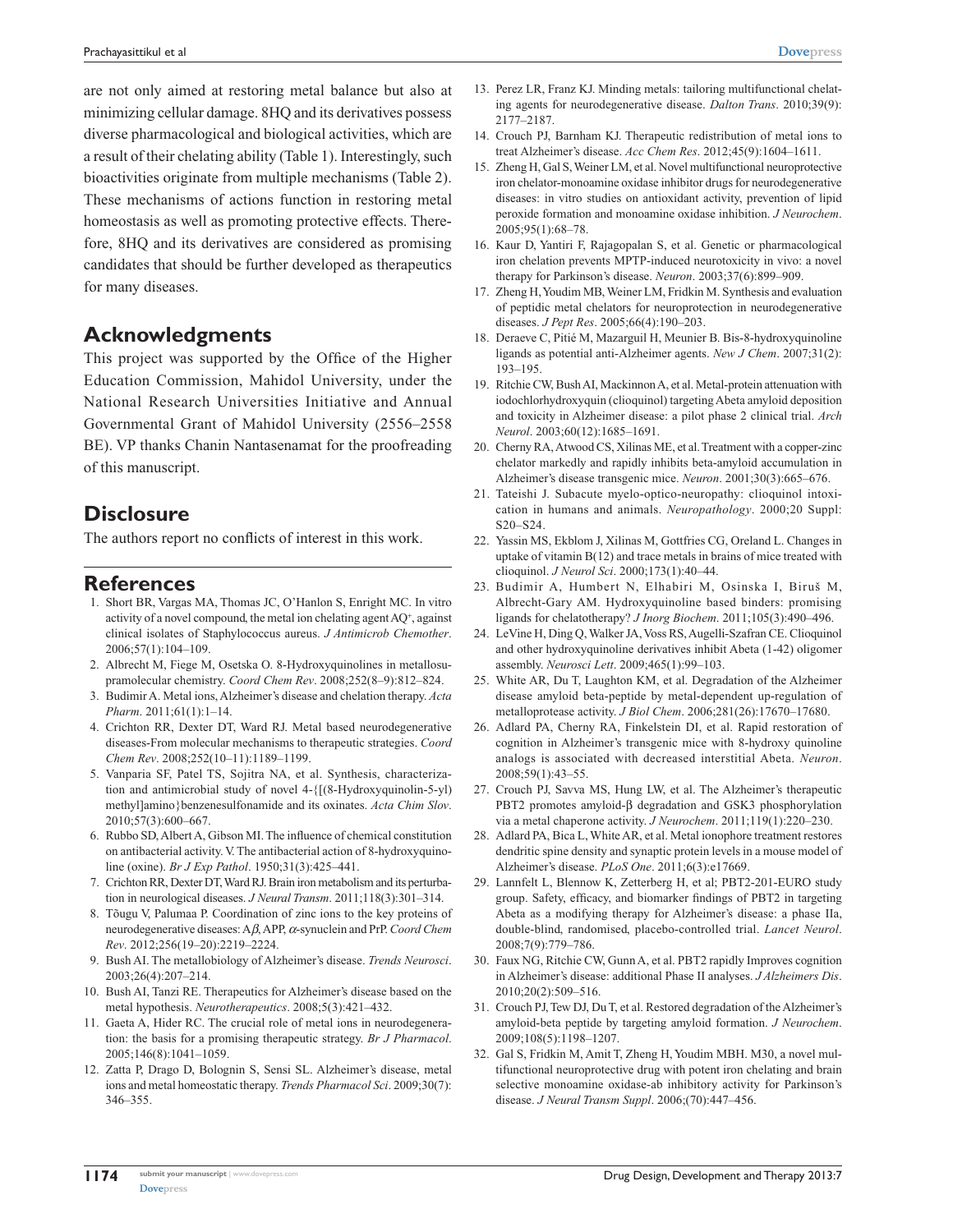- 33. Kasarskis EJ, Tandon L, Lovell MA, Ehmann WD. Aluminum, calcium, and iron in the spinal cord of patients with sporadic amyotrophic lateral sclerosis using laser microprobe mass spectroscopy: a preliminary study. *J Neurol Sci*. 1995;130(2):203–208.
- 34. Pollak Y, Mechlovich D, Amit T, et al. Effects of novel neuroprotective and neurorestorative multifunctional drugs on iron chelation and glucose metabolism. *J Neural Transm*. 2013;120(1):37–48.
- 35. Riederer P, Sofic E, Rausch WD, et al. Transition metals, ferritin, glutathione, and ascorbic acid in parkinsonian brains. *J Neurochem*. 1989;52(2):515–520.
- 36. Paris I, Martinez-Alvarado P, Cárdenas S, et al. Dopamine-dependent iron toxicity in cells derived from rat hypothalamus. *Chem Res Toxicol*. 2005;18(3):415–419.
- 37. Zheng H, Weiner LM, Bar-Am O, et al. Design, synthesis, and evaluation of novel bifunctional iron-chelators as potential agents for neuroprotection in Alzheimer's, Parkinson's, and other neurodegenerative diseases. *Bioorg Med Chem*. 2005;13(3):773–783.
- 38. Avramovich-Tirosh Y, Amit T, Bar-Am O, Zheng H, Fridkin M, Youdim MB. Therapeutic targets and potential of the novel brainpermeable multifunctional iron chelator-monoamine oxidase inhibitor drug, M-30, for the treatment of Alzheimer's disease. *J Neurochem*.  $2007:100(2):490-502$ .
- 39. Avramovich-Tirosh Y, Bar-Am O, Amit T, Youdim MB, Weinreb O. Up-regulation of hypoxia-inducible factor (HIF)-1*α* and HIF-target genes in cortical neurons by the novel multifunctional iron chelator anti-Alzheimer drug, M30. *Curr Alzheimer Res*. 2010;7(4):300–306.
- 40. Kupershmidt L, Weinreb O, Amit T, Mandel S, Carri MT, Youdim MB. Neuroprotective and neuritogenic activities of novel multimodal ironchelating drugs in motor-neuron-like NSC-34 cells and transgenic mouse model of amyotrophic lateral sclerosis. *FASEB J*. 2009;23(11): 3766–3779.
- 41. Weinreb O, Mandel S, Bar-Am O, Amit T. Iron-chelating backbone coupled with monoamine oxidase inhibitory moiety as novel pluripotential therapeutic agents for Alzheimer's disease: a tribute to Moussa Youdim. *J Neural Transm*. 2011;118(3):479–492.
- 42. Youdim MB, Weinstock M. Therapeutic applications of selective and non-selective inhibitors of monoamine oxidase A and B that do not cause significant tyramine potentiation. *Neurotoxicology*. 2004;25(1–2): 243–250.
- 43. Stevens RG, Kalkwarf DR. Iron, radiation, and cancer. *Environ Health Perspect*. 1990;87:291–300.
- 44. Brem S. Angiogenesis and cancer control: from concept to therapeutic trial. *Cancer Control*. 1999;6(5):436–458.
- 45. Brewer GJ. Copper control as an antiangiogenic anticancer therapy: lessons from treating Wilson's disease. *Exp Biol Med (Maywood)*. 2001;226(7):665–673.
- 46. Theophanides T, Anastassopoulou J. Copper and carcinogenesis. *Crit Rev Oncol Hematol*. 2002;42(1):57–64.
- 47. Daniel KG, Harbach RH, Guida WC, Dou QP. Copper storage diseases: Menkes, Wilsons, and cancer. *Front Biosci*. 2004;9:2652–2662.
- 48. Gupte A, Mumper RJ. Elevated copper and oxidative stress in cancer cells as a target for cancer treatment. *Cancer Treat Rev*. 2009;35(1): 32–46.
- 49. Andrews NC. Disorders of iron metabolism. *N Engl J Med*. 1999; 341(26):1986–1995.
- 50. Le NT, Richardson DR. The role of iron in cell cycle progression and the proliferation of neoplastic cells. *Biochim Biophys Acta*. 2002;1603(1): 31–46.
- 51. Halliwell B, Gutteridge JM, Cross CE. Free radicals, antioxidants, and human disease: where are we now? *J Lab Clin Med*. 1992;119(6): 598–620.
- 52. Cerutti PA. Oxy-radicals and cancer. *Lancet*. 1994;344(8926): 862–863.
- 53. Leanderson P, Tagesson C. Rapid and sensitive detection of hydroxyl radicals formed by activated neutrophils in the presence of chelated iron: hydroxylation of deoxyguanosine to 8-hydroxydeoxyguanosine. *Agents Actions*. 1992;36(1–2):50–57.
- 54. Leanderson P, Tagesson C. Iron bound to the lipophilic iron chelator, 8-hydroxyquinoline, causes DNA strand breakage in cultured lung cells. *Carcinogenesis*. 1996;17(3):545–550.
- 55. Jonas SK, Riley PA. The effect of ligands on the uptake of iron by cells in culture. *Cell Biochem Funct*. 1991;9(4):245–253.
- 56. Schraufstatter IU, Hinshaw DB, Hyslop PA, Spragg RG, Cochrane CG. Oxidant injury of cells. DNA strand-breaks activate polyadenosine diphosphate-ribose polymerase and lead to depletion of nicotinamide adenine dinucleotide. *J Clin Invest*. 1986;77(4):1312–1320.
- 57. Zhou ZH, Ando S, Furutsuka D, Ikebe M. Characterization of Ca2+/ calmodulin-dependent protein kinase II from smooth muscle. *Biochem J*. 1995;310(Pt 2):517–525.
- 58. Hecht SM. DNA strand scission by activated bleomycin group antibiotics. *Fed Proc*. 1986;45(12):2784–2791.
- 59. Shaw AY, Chang CY, Hsu MY, et al. Synthesis and structure-activity relationship study of 8-hydroxyquinoline-derived Mannich bases as anticancer agents. *Eur J Med Chem*. 2010;45(7):2860–2867.
- 60. Lescoat G, Léonce S, Pierré A, Gouffier L, Gaboriau F. Antiproliferative and iron chelating efficiency of the new bis-8-hydroxyquinoline benzylamine chelator S1 in hepatocyte cultures. *Chem Biol Interact*. 2012;195(2):165–172.
- 61. Moor EC. In methods in enzymology. In: Colowick SP, Kaplan ND, editors. *Method in Enzymology*. New York, NY: Academic; 1967; (12 Pt A):155.
- 62. Yamato M, Hashigaki K, Yasumoto Y, et al. Synthesis and antitumor activity of tropolone derivatives. 6. Structure-activity relationships of antitumor-active tropolone and 8-hydroxyquinoline derivatives. *J Med Chem*. 1987;30(10):1897–1900.
- 63. Prachayasittikul S, Worachartcheewan A, Pingaew R, et al. Metal complexes of uracil derivatives with cytotoxicity and superoxide scavenging activity. *Lett Drug Des Dis*. 2012;9(3):282–287.
- 64. Boerner LJ, Zaleski JM. Metal complex-DNA interactions: from transcription inhibition to photoactivated cleavage. *Curr Opin Chem Biol*. 2005;9(2):135–144.
- 65. Colak A, Terzi Ü, Col M, et al. DNA binding, antioxidant and antimicrobial activities of homo- and heteronuclear copper(II) and nickel(II) complexes with new oxime-type ligands. *Eur J Med Chem*. 2010;45(11): 5169–5175.
- 66. Mathur S, Tabassum S. New homodi-and heterotrinuclear metal complexes of Schiff base compartmental ligand: Interaction studies of copper complexes with calf thymus DNA. *Cent Eur J Chem*. 2006;4(3): 502–522.
- 67. Cowan JA. Chemical nucleases. *Curr Opin Chem Biol*. 2001;5(6): 634–642.
- 68. Tan J, Wang B, Zhu L. DNA binding, cytotoxicity, apoptotic inducing activity, and molecular modeling study of quercetin zinc(II) complex. *Bioorg Med Chem*. 2009;17(2):614–620.
- 69. Dixit RB, Patel TS, Vanparia SF, Kunjadiya AP, Keharia HR, Dixit BC. DNA-binding interaction studies of microwave assisted synthesized sulfonamide substituted 8-hydroxyquinoline derivatives. *Sci Pharm*. 2011;79(2):293–308.
- 70. Xu H, Zheng KC, Chen Y, et al. Effects of ligand planarity on the interaction of polypyridyl Ru(II) complexes with DNA. *Dalton Trans*. 2003;11:2260–2268.
- 71. Delaney S, Pascaly M, Bhattacharya PK, Han K, Barton JK. Oxidative damage by ruthenium complexes containing the dipyridophenazine ligand or its derivatives: a focus on intercalation. *Inorg Chem*. 2002;41(7):1966–1974.
- 72. Siddiqi ZA, Khalid M, Kumar S, Shahid M, Noor S. Antimicrobial and SOD activities of novel transition metal complexes of pyridine-2,6-dicarboxylic acid containing 4-picoline as auxiliary ligand. *Eur J Med Chem*. 2010;45(1):264–269.
- 73. Serbest K, Colak A, Güner S, Karaböcek S, Kormali F. Copper(II)– manganese(II) complexes of 3,3'-(1,3-propanediyldiimine)bis-(3methyl-2-butanone)dioxime with superoxide dismutase-like activity. *Transit Metal Chem*. 2001;26(6):625–629.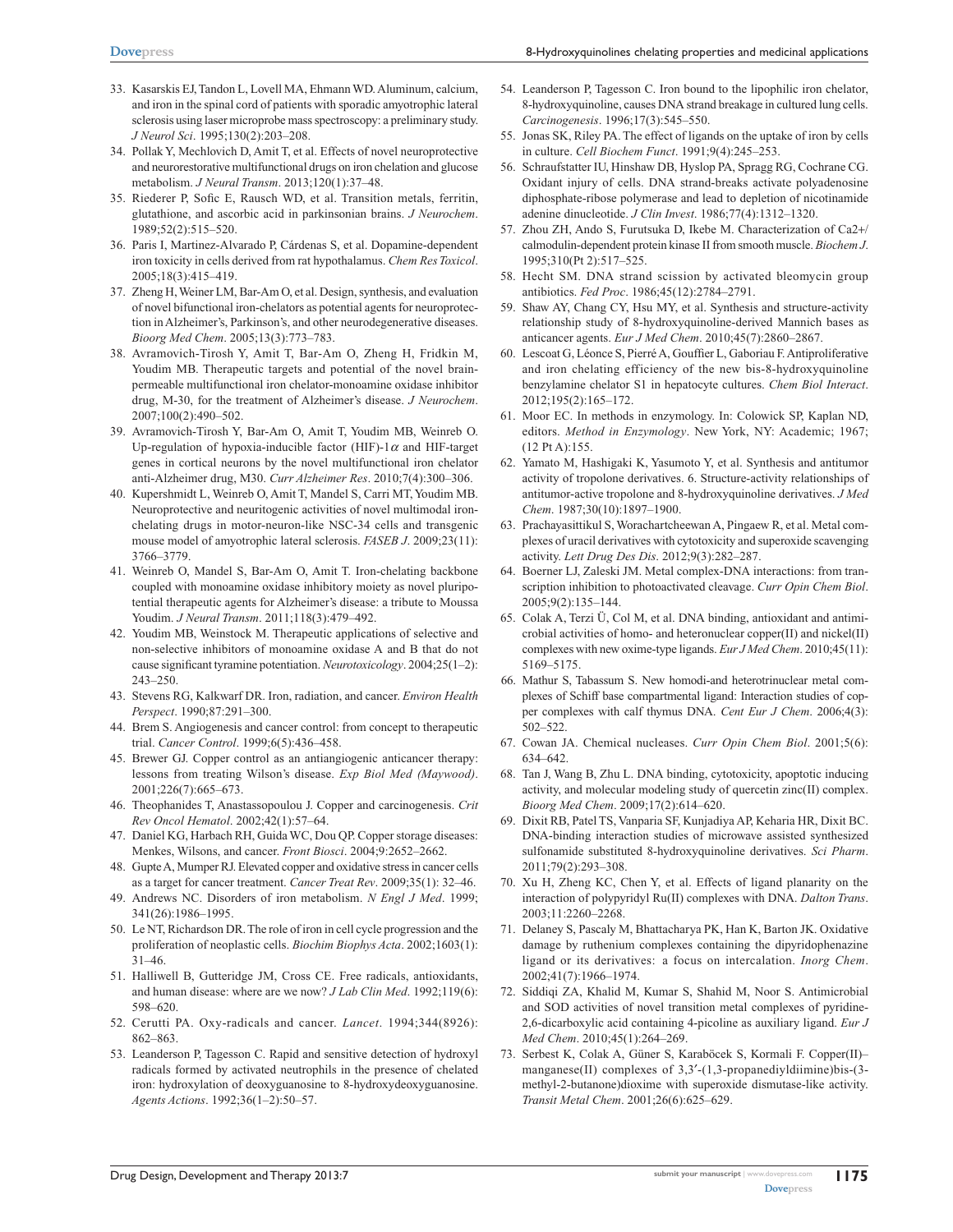- 74. Saheki T, Ueda A, Hosoya M, et al. Qualitative and quantitative abnormalities of argininosuccinate synthetase in citrullinemia. *Clin Chim Acta*. 1981;109(3):325–335.
- 75. Nayak SB, Bhat VR, Upadhyay D, Udupa SL. Copper and ceruloplasmin status in serum of prostate and colon cancer patients. *Indian J Physiol Pharmacol*. 2003;47(1):108–110.
- 76. Huang YL, Sheu JY, Lin TH. Association between oxidative stress and changes of trace elements in patients with breast cancer. *Clin Biochem*. 1999;32(2):131–136.
- 77. Rizk SL, Sky-Peck HH. Comparison between concentrations of trace elements in normal and neoplastic human breast tissue. *Cancer Res*. 1984;44(11):5390–5394.
- 78. Turecký L, Kalina P, Uhliková E, Námerová S, Krizko J. Serum ceruloplasmin and copper levels in patients with primary brain tumors. *Klin Wochenschr*. 1984;62(4):187–189.
- 79. Chen D, Cui QC, Yang H, et al. Clioquinol, a therapeutic agent for Alzheimer's disease, has proteasome-inhibitory, androgen receptorsuppressing, apoptosis-inducing, and antitumor activities in human prostate cancer cells and xenografts. *Cancer Res*. 2007;67(4):1636–1644.
- 80. Ding WQ, Lind SE. Metal ionophores an emerging class of anticancer drugs. *IUBMB Life*. 2009;61(11):1013–1018.
- 81. Daniel KG, Chen D, Orlu S, Cui QC, Miller FR, Dou QP. Clioquinol and pyrrolidine dithiocarbamate complex with copper to form proteasome inhibitors and apoptosis inducers in human breast cancer cells. *Breast Cancer Res*. 2005;7(6):R897–R908.
- 82. Mao X, Li X, Sprangers R, et al. Clioquinol inhibits the proteasome and displays preclinical activity in leukemia and myeloma. *Leukemia*. 2009;23(3):585–590.
- 83. Lind SE, Park JS, Drexler JW. Pyrithione and 8-hydroxyquinolines transport lead across erythrocyte membranes. *Transl Res*. 2009;154(3): 153–159.
- 84. Ding WQ, Liu B, Vaught JL, Yamauchi H, Lind SE. Anticancer activity of the antibiotic clioquinol. *Cancer Res*. 2005;65(8):3389–3395.
- 85. Yu H, Zhou Y, Lind SE, Ding WQ. Clioquinol targets zinc to lysosomes in human cancer cells. *Biochem J*. 2009;417(1):133–139.
- 86. Andersson DA, Gentry C, Moss S, Bevan S. Clioquinol and pyrithione activate TRPA1 by increasing intracellular Zn2+. *Proc Natl Acad Sci U S A*. 2009;106(20):8374–8379.
- 87. Ruschak AM, Slassi M, Kay LE, Schimmer AD. Novel proteasome inhibitors to overcome bortezomib resistance. *J Natl Cancer Inst*. 2011;103(13):1007–1017.
- 88. Geraki K, Farquharson MJ, Bradley DA. Concentrations of Fe, Cu and Zn in breast tissue: a synchrotron XRF study. *Phys Med Biol*. 2002;47(13):2327–2339.
- 89. Dìez M, Cerdàn FJ, Arroyo M, Balibrea JL. Use of the copper/zinc ratio in the diagnosis of lung cancer. *Cancer*. 1989;63(4):726–730.
- 90. Yoshida D, Ikeda Y, Nakazawa S. Quantitative analysis of copper, zinc and copper/zinc ratio in selected human brain tumors. *J Neurooncol*. 1993;16(2):109–115.
- 91. Daniel KG, Gupta P, Harbach RH, Guida WC, Dou QP. Organic copper complexes as a new class of proteasome inhibitors and apoptosis inducers in human cancer cells. *Biochem Pharmacol*. 2004;67(6):1139–1151.
- 92. Dorkin TJ, Neal DE. Basic science aspects of prostate cancer. *Semin Cancer Biol*. 1997;8(1):21–27.
- 93. Arnold JT, Isaacs JT. Mechanisms involved in the progression of androgen-independent prostate cancers: it is not only the cancer cell's fault. *Endocr Relat Cancer*. 2002;9(1):61–73.
- 94. Yu H, Lou JR, Ding WQ. Clioquinol independently targets NF-kappaB and lysosome pathways in human cancer cells. *Anticancer Res*. 2010;30(6):2087–2092.
- 95. Ding WQ, Yu HJ, Lind SE. Zinc-binding compounds induce cancer cell death via distinct modes of action. *Cancer Lett*. 2008;271(2):251–259.
- 96. Jiang H, Taggart JE, Zhang X, Benbrook DM, Lind SE, Ding WQ. Nitroxoline (8-hydroxy-5-nitroquinoline) is more a potent anti-cancer agent than clioquinol (5-chloro-7-iodo-8-quinoline). *Cancer Lett*. 2011;312(1):11–17.
- 97. Arbiser JL, Kraeft SK, van Leeuwen R, et al. Clioquinol-zinc chelate: a candidate causative agent of subacute myelo-optic neuropathy. *Mol Med*. 1998;4(10):665–670.
- 98. American Academy of Pediatrics Committee on Drugs: Clioquinol (iodochlorhydroxyquin, vioform) and iodoquinol (diiodohydroxyquin): blindness and neuropathy. *Pediatrics*. 1990;86(5):797–798.
- 99. Oliveri V, Giuffrida ML, Vecchio G, Aiello C, Viale M. Gluconjugates of 8-hydroxyquinolines as potential anti-cancer prodrugs. *Dalton Trans*. 2012;41(15):4530–4535.
- 100. Kawamura T, Kusakabe T, Sugino T, et al. Expression of glucose transporter-1 in human gastric carcinoma: association with tumor aggressiveness, metastasis, and patient survival. *Cancer*. 2001;92(3):634–641.
- 101. Arafa HM. Possible contribution of beta-glycosidases and caspases in the cytotoxicity of novel glycoconjugates in colon cancer cells. *Invest New Drugs*. 2010;28(3):306–317.
- 102. Pavlov A, Takuchev N, Georgieva N. Drug design by regression analyses of newly synthesized derivatives of 8-quinolinol. *Biotechnol Biotechnol Equip*. 2011;26(1):164–169.
- 103. Jeon JH, Lee CH, Lee HS. Antimicrobial activities of 2-methyl-8 hydroxyquinoline and its derivatives against human intestinal bacteria. *J Korean Soc Appl Biol Chem*. 2009;52(2):202–205.
- 104. Ahmed SM, Ismail DA. Synthesis and biological activity of 8-hydroxyquinoline and 2-hydroxypyridine quaternary ammonium salts. *J Surfact Deterg*. 2008;11(3):231–235.
- 105. Strobl JS, Seibert CW, Li Y, et al. Inhibition of Toxoplasma gondii and Plasmodium falciparum infections in vitro by NSC3852, a redox active antiproliferative and tumor cell differentiation agent. *J Parasitol*. 2009;95(1):215–223.
- 106. Scheibel LW, Adler A. Antimalarial activity of selected aromatic chelators. III. 8-Hydroxyquinolines (oxines) substituted in positions 5 and 7, and oxines annelated in position 5,6 by an aromatic ring. *Mol Pharmacol*. 1982;22(1):140–144.
- 107. Madrid PB, Sherrill J, Liou AP, Weisman JL, Derisi JL, Guy RK. Synthesis of ring-substituted 4-aminoquinolines and evaluation of their antimalarial activities. *Bioorg Med Chem Lett*. 2005;15(4): 1015–1018.
- 108. Moret V, Dereudre-Bosquet N, Clayette P, et al. Synthesis and anti-HIV properties of new hydroxyquinoline-polyamine conjugates on cells infected by HIV-1 LAV and HIV-1 BaL viral strains. *Bioorg Med Chem Lett*. 2006;16(23):5988–5992.
- 109. Darby CM, Nathan CF. Killing of non-replicating Mycobacterium tuberculosis by 8-hydroxyquinoline. *J Antimicrob Chemother*. 2010;65(7):1424–1427.
- 110. Warner VD, Musto JD, Sane JN, Kim KH, Grunewald GL. Quantitative structure-activity relationships for 5-substituted 8-hydroxyquinolines as inhibitors of dental plaque. *J Med Chem*. 1977;20(1):92–96.
- 111. Tanzer JM, Slee AM, Kamay B, Scheer E. Activity of three 8-hydroxyquinoline derivatives against in vitro dental plaque. *Antimicrob Agents Chemother*. 1978;13(6):1044–1045.
- 112. Ananthan S, Faaleolea ER, Goldman RC, et al. High-throughput screening for inhibitors of Mycobacterium tuberculosis H37Rv. *Tuberculosis (Edinb)*. 2009;89(5):334–353.
- 113. Kharadi GJ, Patel JR, Dholakiya BZ. Antituberculosis, antifungal and thermal activity of mixed ligand transition metal complexes. *Appl Organomet Chem*. 2010;24(11):821–827.
- 114. Irish D, Eltringham I, Teall A, et al. Control of an outbreak of an epidemic methicillin-resistant Staphylococcus aureus also resistant to mupirocin. *J Hosp Infect*. 1998;39(1):19–26.
- 115. Takahashi N. Microbial ecosystem in the oral cavity: metabolic diversity in an ecological niche and its relationship with oral diseases. *Proceedings of the International Symposium for Interface Oral Health*, *Sendai*, *Japan*, *2–3 February 2005*; International Congress Series. 2005;1284:103–112.
- 116. Rathsam C, Eaton RE, Simpson CL, et al. Two-dimensional fluorescence difference gel electrophoretic analysis of Streptococcus mutans biofilms. *J Proteome Res*. 2005;4(6):2161–2173.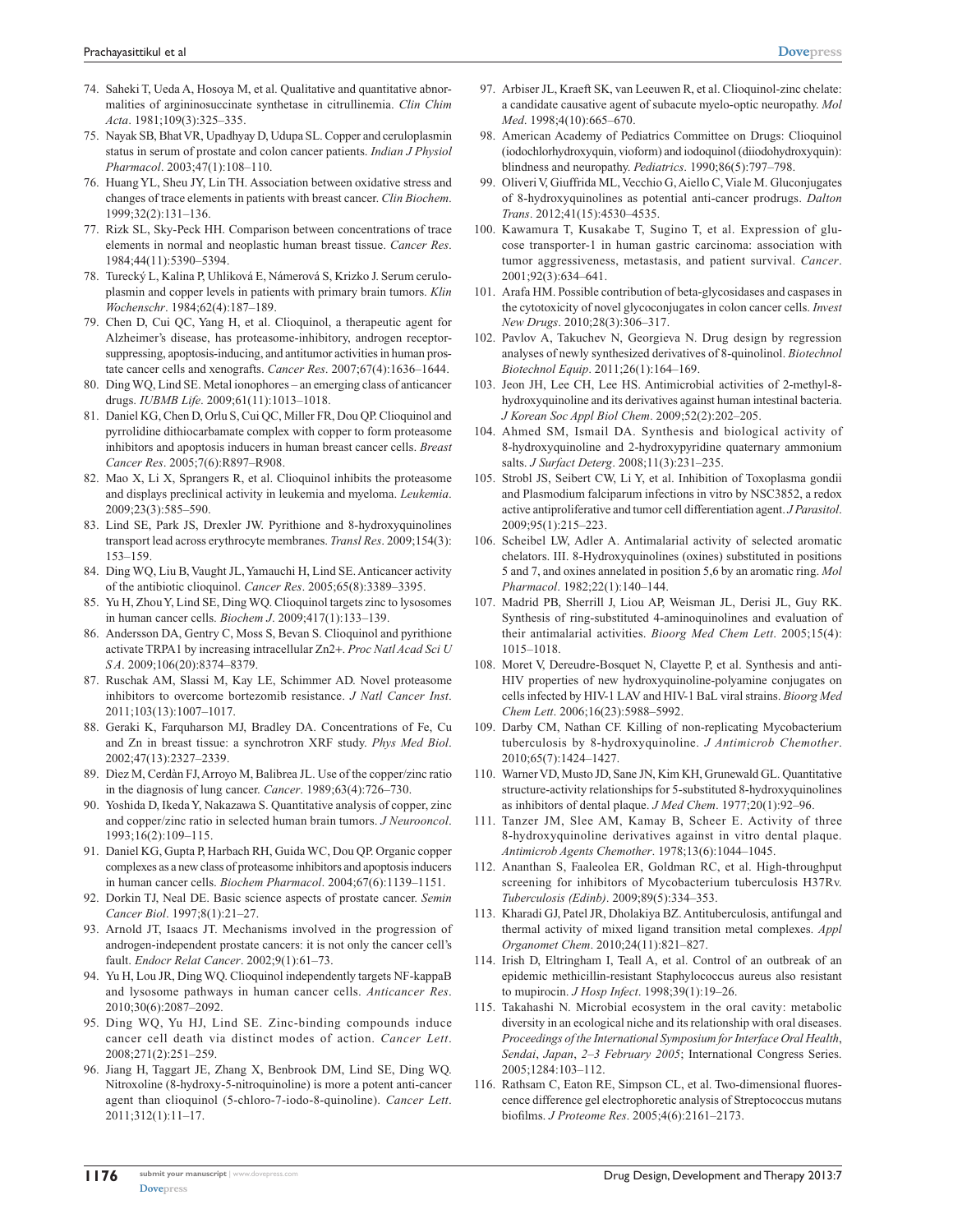- 117. Lemos JA, Abranches J, Burne RA. Responses of cariogenic streptococci to environmental stresses. *Curr Issues Mol Biol*. 2005;7(1): 95–107.
- 118. Albert A, Magrath D. The choice of a chelating agent for inactivating trace metals: II. Derivatives of oxine (8-hydroxyquinoline). *Biochem*. *J*. 1947;41(4):534–530.
- 119. Albert A, Gibson MI, Rubbo SD. The influence of chemical constitution on antibacterial activity. VI. The bactericidal action of 8-hydroxyquinoline (oxine). *Br J Exp Pathol*. 1953;34(2): 119–130.
- 120. Anjaneyulu Y, Rao RP, Swamy RY, Eknath A, Rao KN. In vitro antimicrobial-activity studies on the mixed ligand complexes of Hg(II) with 8-hydroxyquinoline and salicylic acids. *Proc Indian Acad Sci (Chem Sci)*. 1982;91(2):157–163.
- 121. Srisung S, Suksrichavalit T, Prachayasittikul S, Ruchirawat S, Prachayasittikul V. Antimicrobial activity of 8-hydroxyquinoline and transition metal complexes. *Int J Pharmacol*. 2013:9(2)170–175.
- 122. Shen AY, Chen CP, Roffler S. A chelating agent possessing cytotoxicity and antimicrobial activity: 7-morpholinomethyl-8-hydroxyquinoline. *Life Sci*. 1999;64(9):813–825.
- 123. Badawi AM, Mohamed MA, Mohamed MZ, Khowdairy MM. Surface and antitumor activity of some novel metal-based cationic surfactants. *J Cancer Res Ther*. 2007;3(4):198–206.
- 124. Rohde W, Mikelens P, Jackson J, Blackman J, Whitcher J, Levinson W. Hydroxyquinolines inhibit ribonucleic acid-dependent deoxyribonucleic acid polymerase and inactivate Rous sarcoma virus and herpes simplex virus. *Antimicrob Agents Chemother*. 1976;10(2): 234–240.
- 125. Auld DS, Kawaguchi H, Livingston DM, Vallee BL. RNA-dependent DNA polymerase (reverse transcriptase) from avian myeloblastosis virus: a zinc metalloenzyme. *Proc Natl Acad Sci U S A*. 1974;71(5): 2091–2095.
- 126. Valenzuela P, Morris RW, Faras A, Levinson W, Rutter WJ. Are all nucleotidyl transferases metalloenzymes? *Biochem Biophys Res Commun*. 1973;53(3):1036–1041.
- 127. Albert A. Quantitative studies of the avidity of naturally occurring substances for trace metals. III. Pteridines, riboflavin and purines. *Biochem J*. 1953;54(4):646–654.
- 128. De Clercq E. Antiviral drug discovery and development: where chemistry meets with biomedicine. *Antiviral Res*. 2005;67(2):56–75.
- 129. De Clercq E. HIV-chemotherapy and -prophylaxis: new drugs, leads and approaches. *Int J Biochem Cell Biol*. 2004;36(9):1800–1822.
- 130. Hatse S, Princen K, Gerlach LO, et al. Mutation of Asp(171) and Asp(262) of the chemokine receptor CXCR4 impairs its coreceptor function for human immunodeficiency virus-1 entry and abrogates the antagonistic activity of AMD3100. *Mol Pharmacol*. 2001;60(1): 164–173.
- 131. Gilles HM. *Management of Severe Malaria: A Practical Handbook*. 2nd ed. Geneva: World Health Organization; 2000.
- 132. Coatney GR, Cooper WC, Eddy NB, Greengerg J. Survey of antimalarial agents: chemotherapy of Plasmodium gallinaceum infections; toxicity; correlation of structure and action. *Public Health Monogr*. 1953;9:1–322.
- 133. De D, Krogstad FM, Cogswell FB, Krogstad DJ. Aminoquinolines that circumvent resistance in Plasmodium falciparum in vitro. *Am J Trop Med Hyg*. 1996;55(6):579–583.
- 134. Scheibel LW, Adler A, Trager W. Tetraethylthiuram disulfide (Antabuse) inhibits the human malaria parasite Plasmodium falciparum. *Proc Nat Acad Sci U S A*. 1979;76(10):5303–5307.
- 135. Scheibel LW, Adler A. Antimalarial activity of selected aromatic chelators. *Mol Pharmacol*. 1980;18(2):320–325.
- 136. Scheibel LW, Adler A. Antimalarial activity of selected aromatic chelators. II. Substituted quinolines and quinoline-N-oxides. *Mol Pharmacol*. 1981;20(1):218–223.
- 137. Owens RG. Studies on the nature of fungicidal action. I. Inhibition of sulfhydryl-, amino-, iron-, and copper-dependent enzymes in vitro by fungicides and related compounds. *Contr Boyce Thompson Inst*. 1953;17(3):221–242.
- 138. Denton H, Roberts CW, Alexander J, Thong KW, Coombs GH. Enzymes of energy metabolism in the bradyzoites and tachyzoites of Toxoplasma gondii. *FEMS Microbiol Lett*. 1996;137(1):103–108.
- 139. McCarthy SM, Davis CD. Prooxidant diet provides protection during murine infection with Toxoplasma gondii. *J Parasitol*. 2003;89(5): 886–894.
- 140. Pino P, Foth BJ, Kwok LY, et al. Dual targeting of antioxidant and metabolic enzymes to the mitochondrion and the apicoplast of Toxoplasma gondii. *PLoS Pathog*. 2007;3(8):e115.
- 141. Martirosyan A, Leonard S, Shi X, Griffith B, Gannett P, Strobl J. Actions of a histone deacetylase inhibitor NSC3852 (5-nitroso-8 quinolinol) link reactive oxygen species to cell differentiation and apoptosis in MCF-7 human mammary tumor cells. *J Pharmacol Exp Ther*. 2006;317(2):546–552.
- 142. Henry TR, Wallace KB. Differential mechanisms of cell killing by redox cycling and arylating quinones. *Arch Toxicol*. 1996;70(8): 482–489.
- 143. Reis DC, Pinto MC, Souza-Fagundes EM, et al. Investigation on the pharmacological profile of antimony(III) complexes with hydroxyquinoline derivatives: anti-trypanosomal activity and cytotoxicity against human leukemia cell lines. *Biometals*. 2011;24(4):595–601.
- 144. Halliwell B, Gutteridge JM. Oxygen toxicity, oxygen radicals, transition metals and disease. *Biochem J*. 1984;219(1):1–14.
- 145. Valko M, Morris H, Cronin MT. Metals, toxicity and oxidative stress. *Curr Med Chem*. 2005;12(10):1161–1208.
- 146. Mau JL, Lin HC, Song SF. Antioxidant properties of several specialty mushrooms. *Food Res Int*. 2002;35(6):519–526.
- 147. Roby MHH, Sarhan MA, Selim KAH, Khalel KI. Evaluation of antioxidant activity, total phenols and phenolic compounds in thyme (Thymus vulgaris L.), sage (Salvia officinalis L.), and marjoram (Origanum majorana L.) extracts. *Ind Crops Prod*. 2013;43: 827–831.
- 148. Ma L, Liu Z, Zhou B, Yang L, Liu Z. Inhibition of free radical induced oxidative hemolysis of red blood cells by green tea polyphenols. *Chin Sci Bull*. 2000;45(22):2052–2056.
- 149. Prachayasittikul V, Prachayasittikul S, Ruchirawat S. High therapeutic potential of Spilanthes acmella: A review. *EXCLI J*. 2013;12: 291–312.
- 150. Burton GW, Ingold KU. Vitamin E: application of the principles of physical organic chemistry to the exploration of its structure and function. *Acc Chem Res*. 1986;19(7):194–201.
- 151. Spiteller G. Linoleic acid peroxidation the dominant lipid peroxidation process in low density lipoprotein – and its relationship to chronic diseases. *Chem Phys Lipids*. 1998;95(2):105–162.
- 152. Mechlovich D, Amit T, Mandel SA, et al. The novel multifunctional, iron-chelating drugs M30 and HLA20 protect pancreatic beta-cell lines from oxidative stress damage. *J Pharmacol Exp Ther*. 2010;333(3): 874–882.
- 153. Fernández-Bachiller MI, Pérez C, González-Muñoz GC, et al. Novel tacrine – 8-hydroxyquinoline hybrids as multifunctional agents for the treatment of Alzheimer's disease, with neuroprotective, cholinergic, antioxidant, and copper-complexing properties. *J Med Chem*. 2010;53(13):4927–4937.
- 154. Çolak AT, Çolak F, Yeşilel OZ, Büyükgüngör O. Synthesis, spectroscopic, thermal, voltammetric studies and biological activity of crystalline complexes of pyridine-2,6-dicarboxylic acid and 8-hydroxyquinoline. *J Mol Struct*. 2009;936(1–3):67–74.
- 155. Czapski G, Goldstein S. Requirements for SOD mimics operating in vitro to work also in vivo. *Free Radic Res Commun*. 1991;12–13(Pt 1): 167–171.
- 156. Wang Y, Yang ZY, Wang BD. Synthesis, characterization and antioxidative activity of cobalt(II), nickel(II) and iron(II) Schiff base complexes. *Transit Metal Chem*. 2005;30:879–883.
- 157. Suksrichavalit T, Prachayasittikul S, Nantasenamat C, Isarankura-Na-Ayudhya C, Prachayasittikul V. Copper complexes of pyridine derivatives with superoxide scavenging and antimicrobial activities. *Eur J Med Chem*. 2009;44(8):3259–3265.